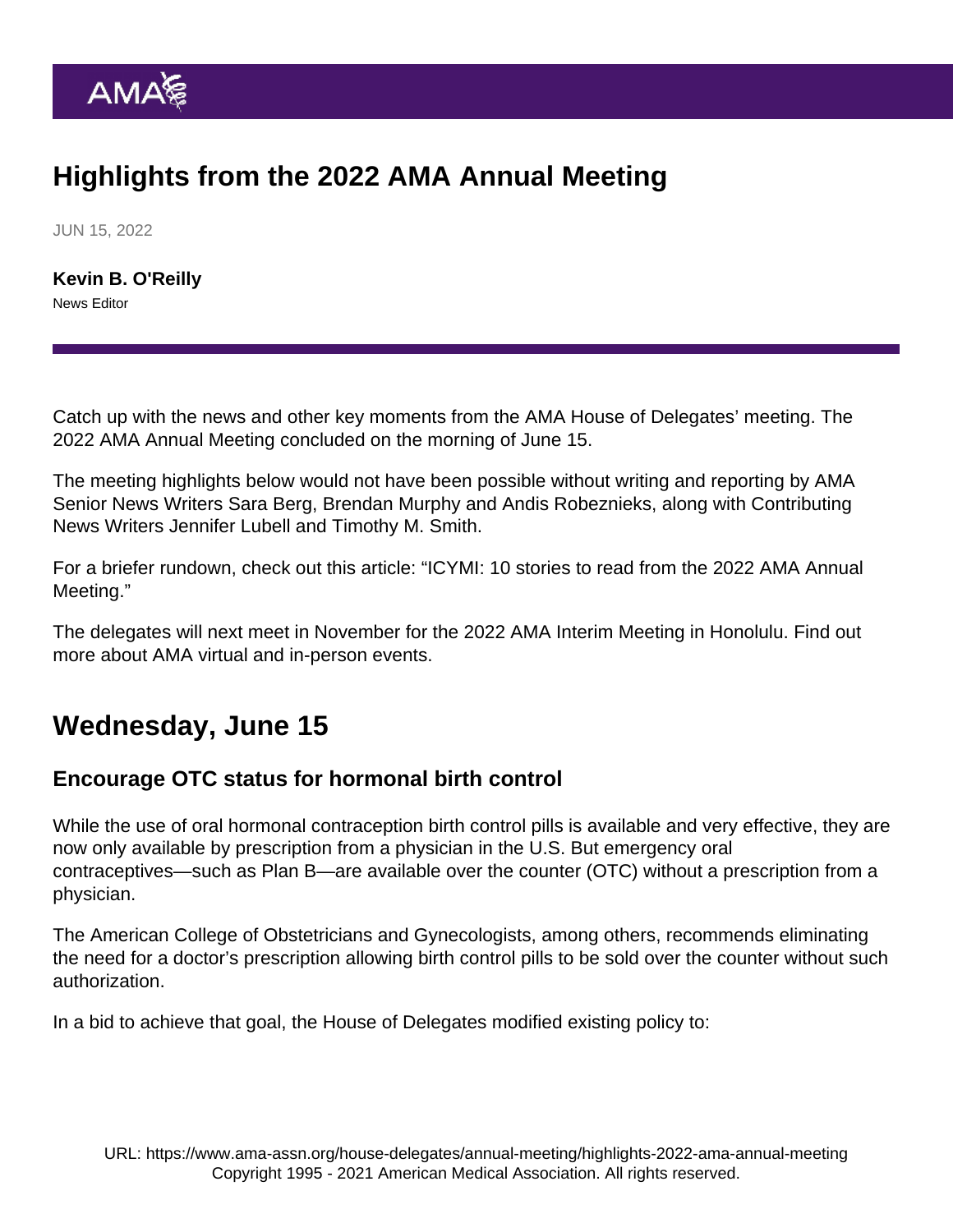- Encourage the Food and Drug Administration to approve a switch in status from prescription to over-the-counter for oral contraceptives, without age restriction.
- Encourage the continued study of issues relevant to over-the-counter access for oral contraceptives.
- Work with expert stakeholders to advocate the availability of hormonal contraception as an over-the-counter medication.

"Providing patients with OTC access to the birth control pill is an easy call from a public health perspective as the health risks of pregnancy vastly outweigh those of oral contraceptive use," said AMA Trustee [David H. Aizuss, MD](https://www.ama-assn.org/about/board-trustees/david-h-aizuss-md).

"Access is one of the most cited reasons why patients do not use oral contraceptives, use them inconsistently, or discontinue use. Expanding OTC access would make it easier for patients to properly use oral contraceptives, leading to fewer unplanned pregnancies," Dr. Aizuss added.

Doctors want end to unsafe "mild hyperbaric facilities"

So-called "mild hyperbaric therapy" is happening at nearly 300 centers in over 30 states. But pressure vessels or chambers employed are not typically inspected, certified or approved by appropriate standards and regulatory agencies, said a resolution that was presented by the Undersea and Hyperbaric Medical Society.

These treatments are being conducted without physician supervision or prescription and they can cause serious injury and even death by barotrauma. Other complications include hypoglycemic reactions and unrecognized cardiac emergencies that require immediate physician recognition and intervention.

Delegates adopted policyto "oppose the operation of 'mild hyperbaric facilities' unless and until effective treatments can be delivered safely in facilities with appropriately trained staff including physician supervision and prescription and only when the intervention has scientific support or rationale."

They also directed the AMA to work with the "Food and Drug Administration and other regulatory bodies to close facilities offering 'mild hyperbaric therapy' until and unless they adopt and adhere to all established safety regulations, adhere to the established principles of the practice of hyperbaric oxygen under the prescription and oversight of a licensed and trained physician, and ensure that staff are appropriately trained and adherent to applicable safety regulations."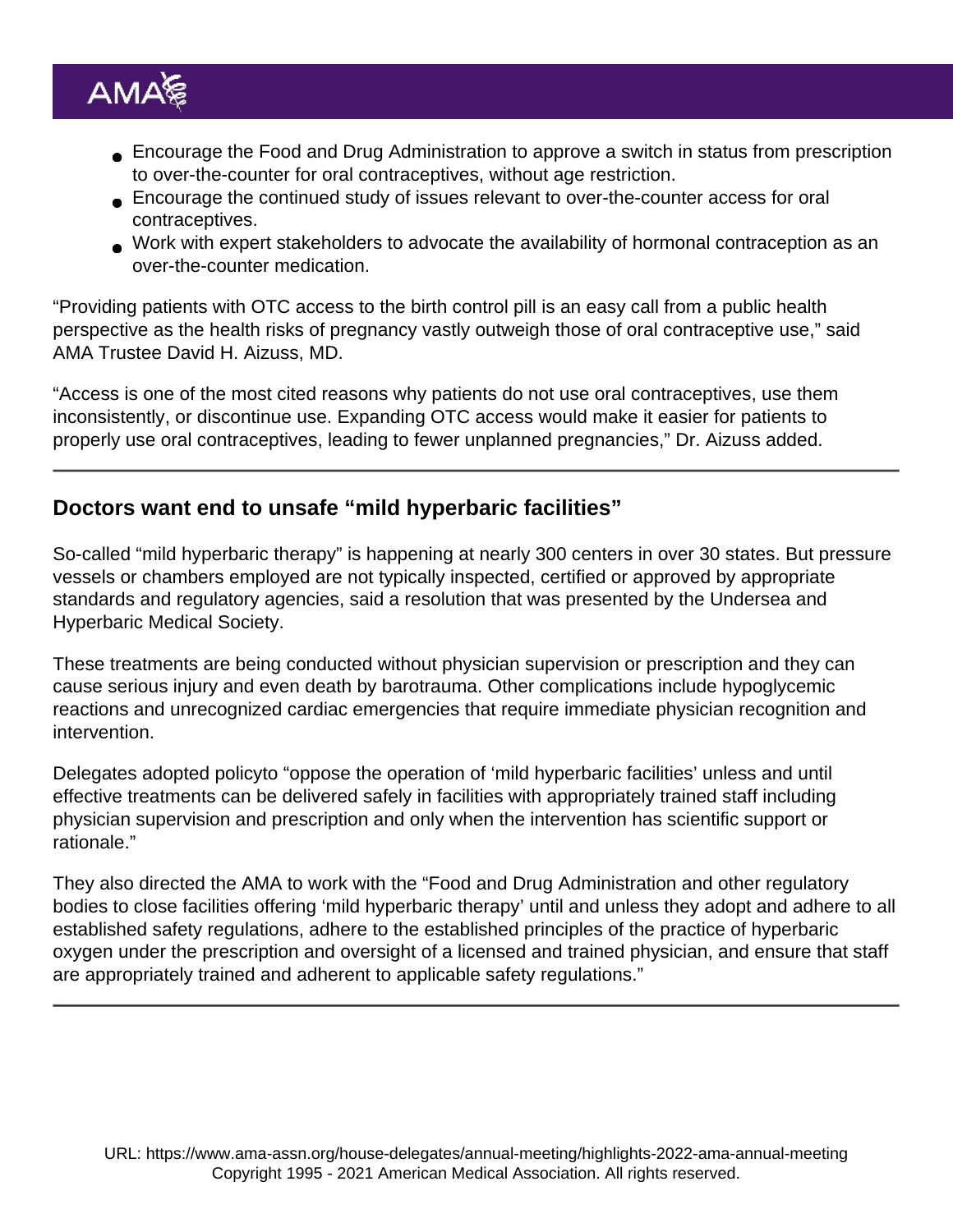#### Without safety research, sale of tianeptine should be banned

In some countries, tianeptine is approved to treat depression and anxiety. But in the U.S., it is not an approved drug. Yet tianeptine is often legally sold over the counter here in gas stations and convenience stores, according to a resolution from the Mississippi delegation.

The Food and Drug Administration is warning consumers that they may inadvertently become addicted to tianeptine. With that, people should avoid all products containing it, especially those that claim to treat opioid-use disorder. This is because the reliance on these products may delay appropriate treatment and place consumers at a great risk of overdose and death.

While tianeptine is not covered under the Controlled Substances Act, it may lead to severe psychological or physical dependence and joins other substances such as morphine, methamphetamine, cocaine, methadone, hydrocodone, fentanyl and phencyclidine.

To address this, delegates directed the AMA to advocate "banning the sale of tianeptine directly to the public in the absence of research into the safety and efficacy of the substance."

#### Denounce practice of medical repatriation

Forced medical repatriation involves health professionals returning civilians involuntarily to their country of origin despite the civilians' need for medical treatment, according to a resolution from the AMA Medical Student Section.

Noting that such action provokes an unwarranted intersection between immigration enforcement and the health care system and is contrary to the AMA Code of Medical Ethics [opinion on safe patient](https://www.ama-assn.org/delivering-care/ethics/physician-responsibilities-safe-patient-discharge) [discharge](https://www.ama-assn.org/delivering-care/ethics/physician-responsibilities-safe-patient-discharge), delegates adopted policies calling on the AMA to denounce the practice of forced medical repatriation.

"The AMA believes every person should have access to essential health care," said AMA Trustee [Thomas J. Madejski, MD](https://www.ama-assn.org/about/board-trustees/thomas-j-madejski-md). "Not only does forced repatriation deny people access to care, it targets a vulnerable population."

The "practice can lead to serious medical consequences for patients," Dr. Madejski added, who said that physicians and other health professionals "should not be in the business of immigration enforcement."

Process sexual assault exam kits immediately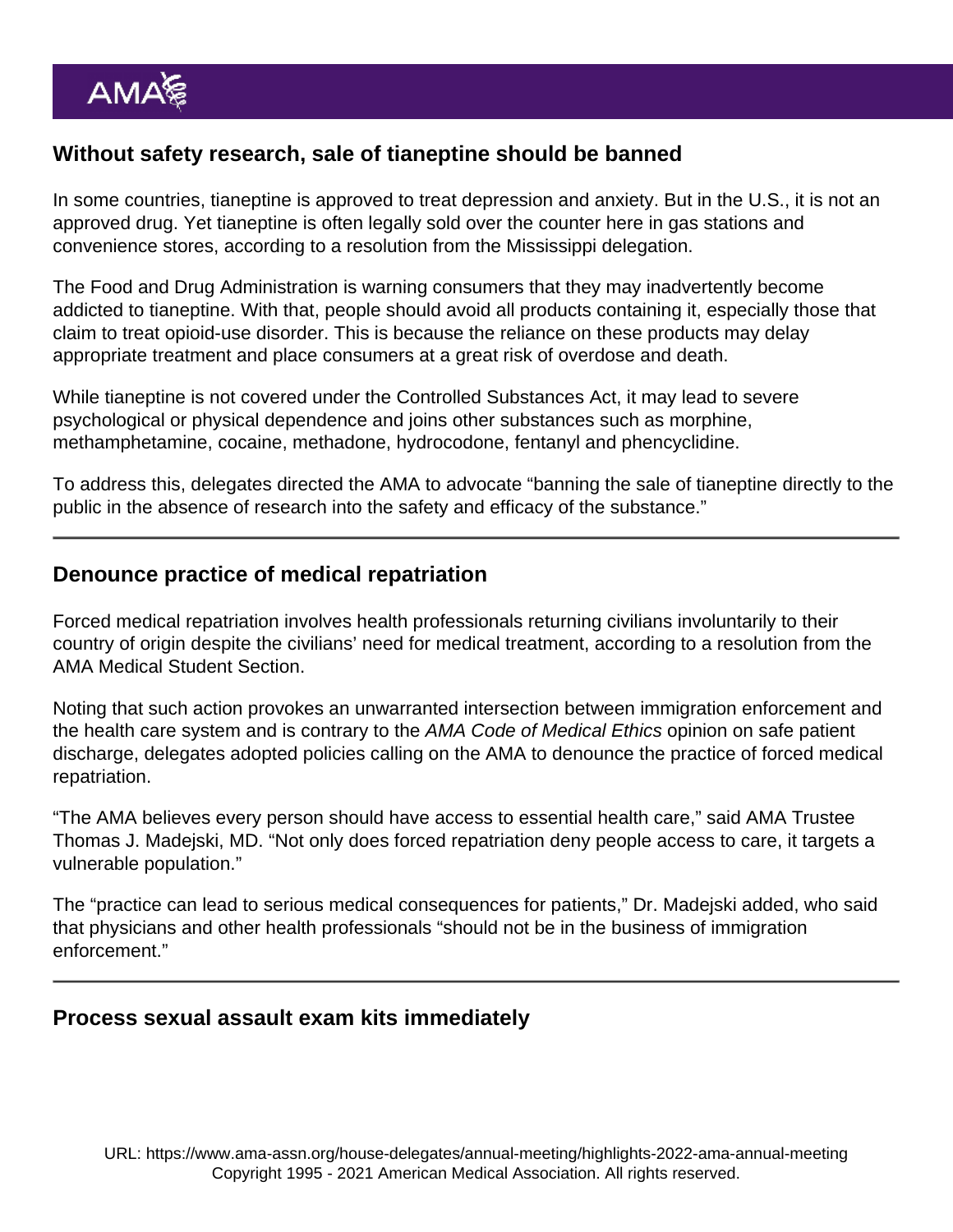Existing AMA policy supporting the survivors of sexual assault was amended to include advocacy for immediate processing of sexual assault examination kits, an action which would reinforce the importance of testing to help catch perpetrators, protect survivors, and ensure that the statute of limitations does not pass before testing takes place, according to a resolution from the AMA Medical Student Section.

Specifically, delegates directed the AMA to advocate at the state and federal level for:

- The timely processing of all sexual examination kits upon patient consent.
- Timely processing of "backlogged" sexual examination kits with patient consent.
- Additional funding to facilitate the immediate testing of sexual assault evidence kits.

"The backlog needs more money, of course, but also needs to be a higher priority," said AMA Trustee [Scott Ferguson, MD.](https://www.ama-assn.org/about/board-trustees/scott-ferguson-md) "Sexual violence is often committed by serial offenders. Having an up-to-date database is a law-enforcement tool right in front of us."

## Doctors shouldn't be punished for seeking help

Physician well-being programs are designed to allow doctors with potentially impairing conditions—who either come forward or are referred to the program—to be given the opportunity for evaluation, rehabilitation, treatment and monitoring without disciplinary action in an anonymous, confidential and respectful manner, according to a resolution from the Michigan delegation.

Noting active state and federal legislative movement on this issue, delegates amended existing policy directing the AMA to work with the Federation of State Medical Boards and the Federation of State Physician Health Programs to "develop model state legislation or legislative guidelines addressing the design and implementation of physician health programs including, but not limited to, the allowance for safe-haven or nonreporting of physicians to a licensing board, or acceptance of physician health program compliance as an alternative to disciplinary action when public safety is not at risk, and especially for any physicians who voluntarily self-report their physical, mental and substance-use disorders and engage with a physician health program and who successfully complete the terms of participation."

AMA Trustee [Thomas J. Madejski, MD](https://www.ama-assn.org/about/board-trustees/thomas-j-madejski-md), said "the public health emergency has again reminded us that physicians and other health care professionals on the front line face high levels of stress. While we are taking care of our patients, we sometimes forget to take care of ourselves."

"We need to transform the culture to highlight how seeking care for wellness is a sign of strength—and we must change policy to ensure that physicians seeking care will not suffer professional consequences for doing so," added Dr. Madejski.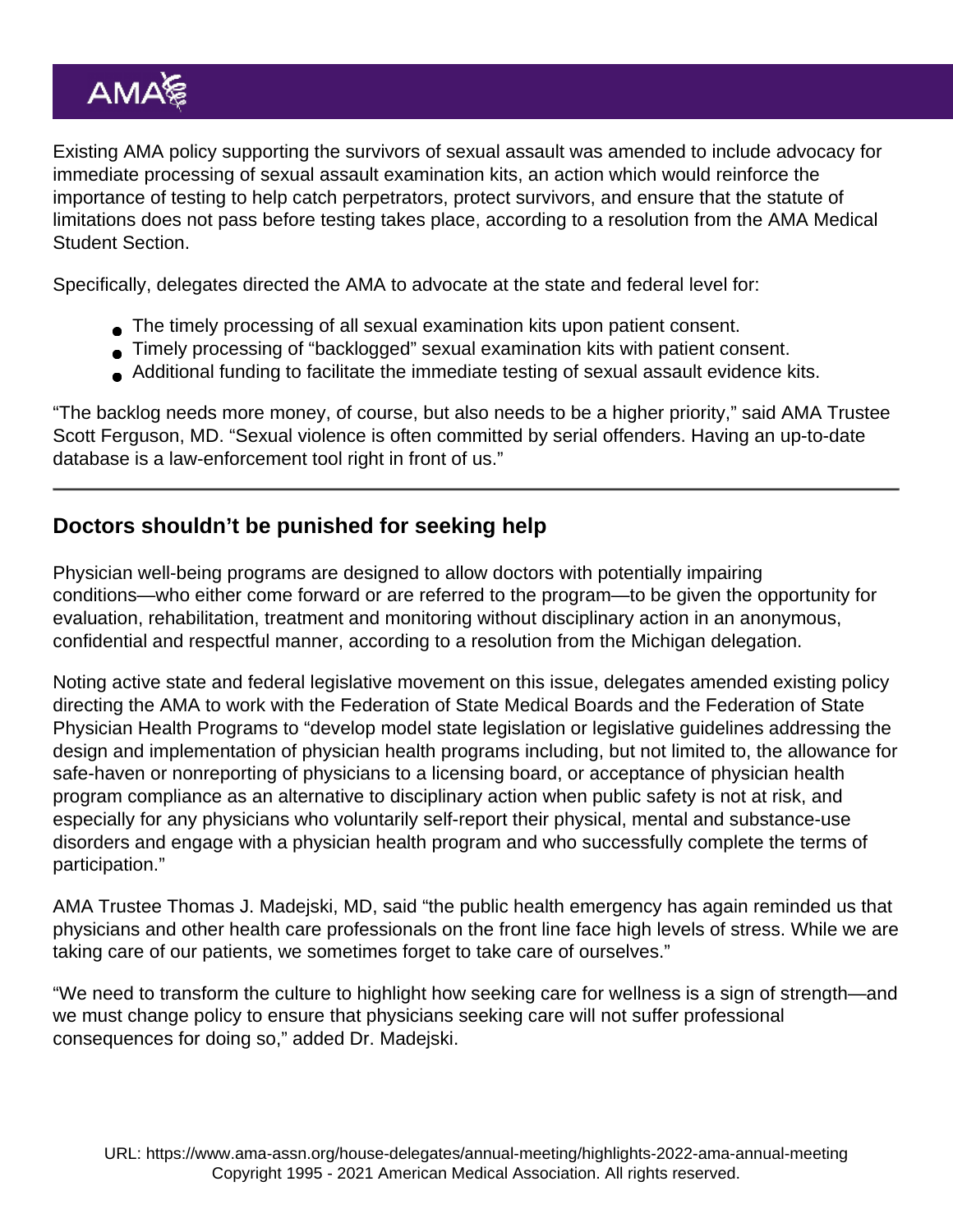## Protect vocal physicians from workplace retaliation

AMA delegates responded to concern over workplace retribution or retaliation against both employed and independent-contractor physicians who voice their concerns regarding patient safety and quality of care.

They directed the AMA to "develop a model state legislative template and principles for federal legislation in order to protect physicians from corporate, workplace or employer retaliation when reporting safety, harassment or fraud concerns at the places of work (licensed health care institution) or in the government, which includes independent and third-party contractors providing patient services at said facilities."

"Physicians must be protected for voicing quality-of-care concerns even when it might be at odds with their place of employment," said AMA Trustee [Scott Ferguson, MD](https://www.ama-assn.org/about/board-trustees/scott-ferguson-md). "Patients are relying on physicians' independent medical judgment. Physicians shouldn't face retaliation for following their professional responsibility."

#### Studies needed to tally true cost of unsupervised nonphysician care

Building on [a study by Hattiesburg Clinic physicians](https://www.ama-assn.org/practice-management/scope-practice/amid-doctor-shortage-nps-and-pas-seemed-fix-data-s-nope) published in the Journal of the Mississippi State Medical Association, delegates took action to better support physician-led team-based care and more effectively push back against the inappropriate unsupervised practice of nonphysician health providers.

The Hattiesburg physician leaders examined Centers for Medicare & Medicaid Services 2017–2019 cost data on the operation of their organization's Accountable Care Organization. The data revealed care provided by nonphysician health professionals working on their own patient panels was more expensive than care delivered by doctors.

Fueled by this data, Hattiesburg Clinic redesigned its care model to eliminate unsupervised practice by physician assistants and nurse practitioners—and also successfully opposed state legislation that would have allowed independent practice by these nonphysician clinicians.

Following this example, delegates directed the AMA to:

- Encourage and support studies to determine the cost and quality impact of nonphysician unsupervised practice on all patients.
- Develop model state legislation that opposes enactment of legislation and supports reversal of such legislation, if present, that would authorize the independent practice of medicine by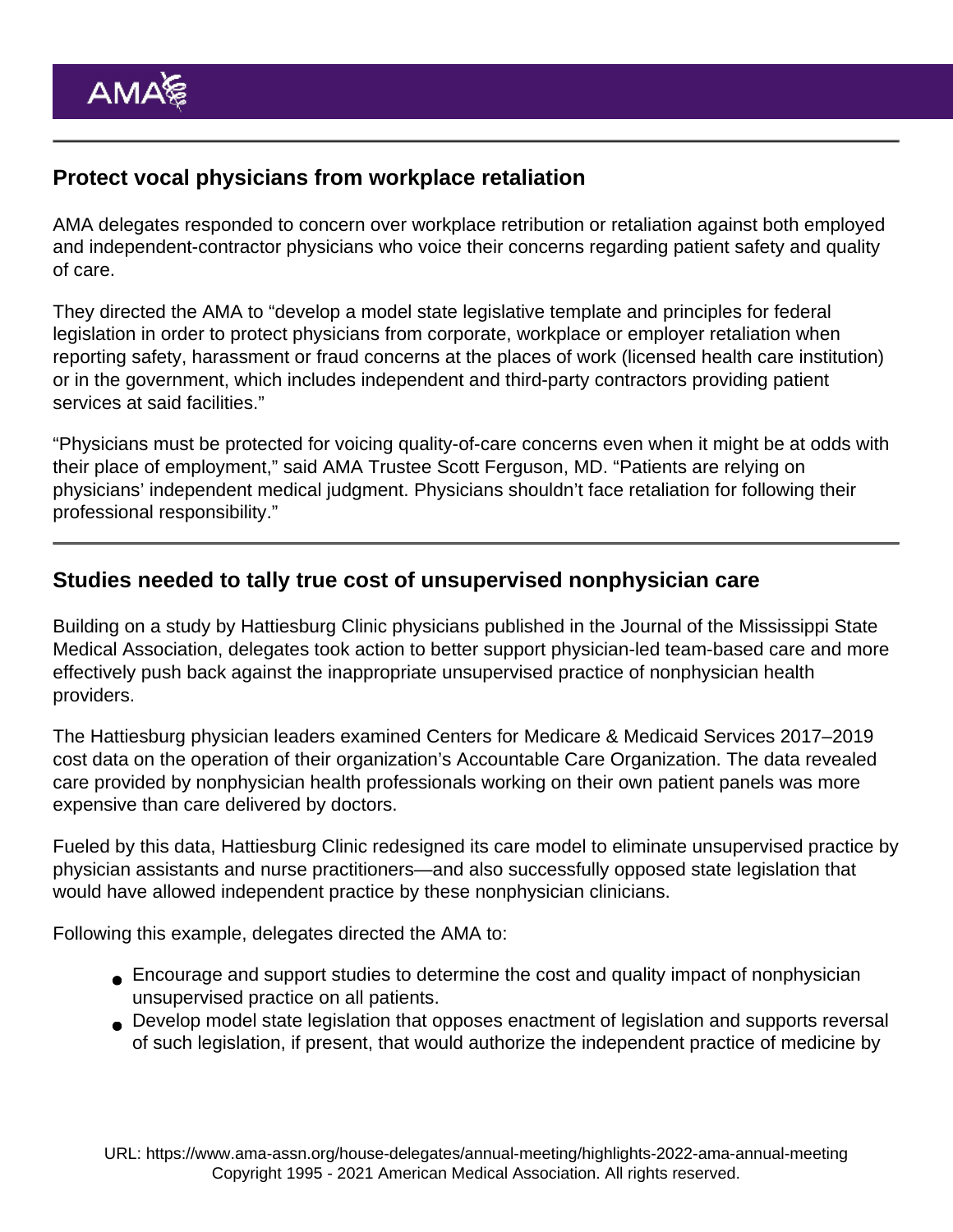any individual who is not a physician.

#### Increase access to child and adult incontinence products

Previously existing AMA policy supports increased access to affordable diapers and incontinence products but didn't identify mechanisms on how to make them more affordable, according to a resolution from the AMA Medical Student Section.

Delegates addressed this when they amended the existing policy to include support for "increased access to incontinence products for children and adults, including the removal of sales tax and ensuring eligibility of these products as medical expenses for health savings accounts, health reimbursement arrangements and flexible spending accounts."

Patient groups that have been economically or socially marginalized "need affordable access to diapers," said AMA Trustee [Scott Ferguson, MD](https://www.ama-assn.org/about/board-trustees/scott-ferguson-md). "The fiscal impact is de minimus for states, but significant for low-income patients."

#### Stop insurance coverage losses when public health emergency ends

There are steps that states can take to streamline enrollment and eligibility, help facilitate coverage transitions, and invest in outreach and enrollment assistance to prevent coverage losses once the COVID-19 public health emergency expires.

Federal and state entities should monitor these policies to ensure successful enrollment and retention, and transitions for those no longer eligible for Medicaid to other quality affordable coverage, according to a report whose recommendations were adopted at the Annual Meeting.

"We are concerned that once the public health emergency ends, state eligibility redeterminations will result in more patients becoming uninsured," said AMA Trustee [Willie Underwood III, MD, MSc, MPH](https://www.ama-assn.org/about/board-trustees/willie-underwood-iii-md-msc-mph). "We hope that states will employ strategies to help Medicaid-eligible patients keep their coverage and transition those no longer eligible into other affordable health plans."

Learn more about how these [automatic transitions should be structured to help patients stay covered](https://www.ama-assn.org/delivering-care/patient-support-advocacy/stop-insurance-coverage-losses-when-public-health).

Find new ways to help medical students, residents get child care

The House of Delegates has adopted policy to address the cost of child care for cash-strapped and busy medical students, residents and fellows.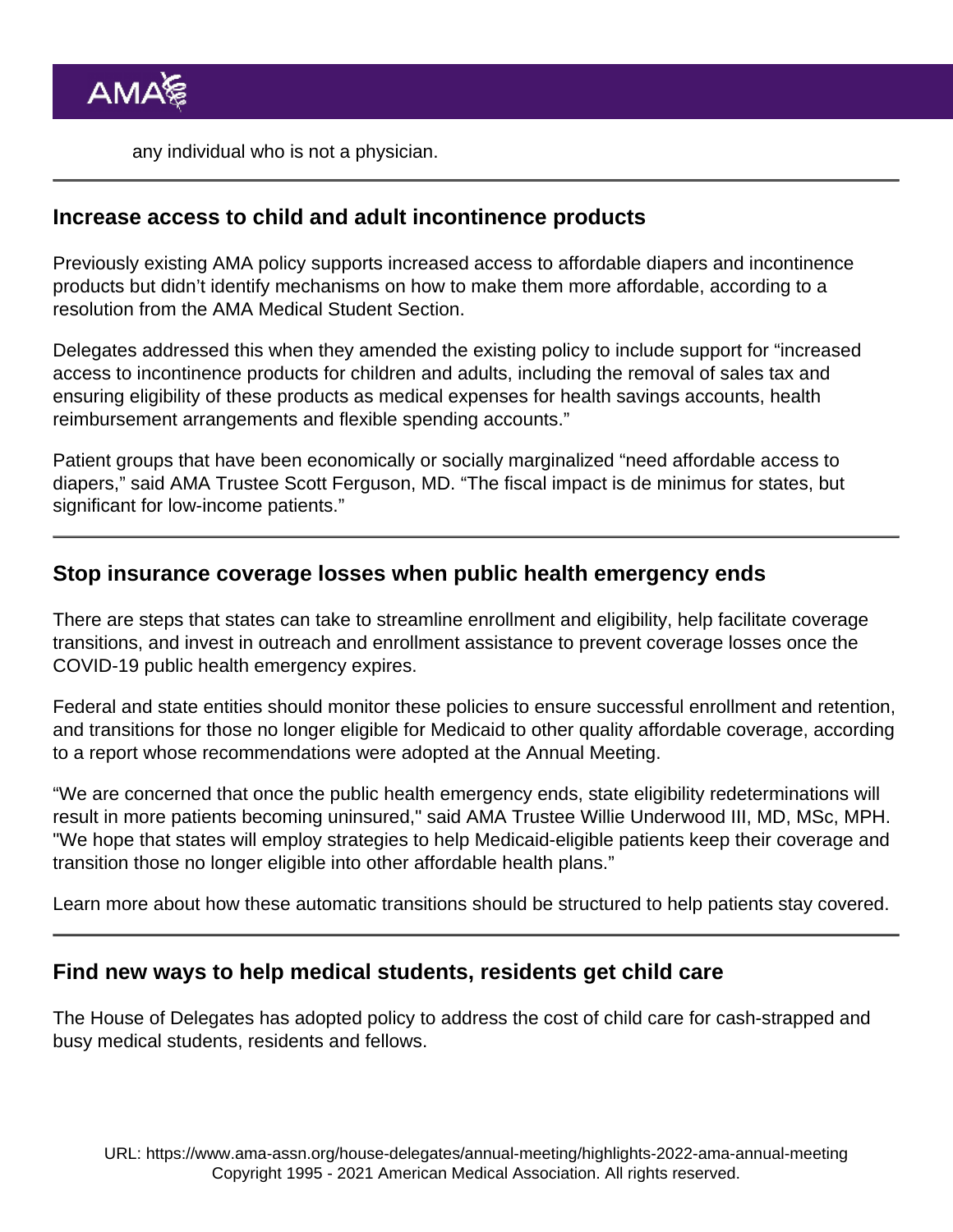The U.S. Department of Health and Human Services considers child care affordable if it costs families no more than 7% of their income. The average salary for a first-year resident physician in 2021 was \$58,650, while center-based child care ranged from \$5,700 to \$16,000 annually.

That math puts significant pressure on medical students, residents and fellows to solve a complex problem with limited resources, and the results can extend beyond financial stressors.

"Many physicians-in-training may become parents during their medical training, a time when their pay is low or non-existent and they're working highly unconventional hours," said AMA President-elect [Jesse M. Ehrenfeld, MD, MPH](https://www.ama-assn.org/about/board-trustees/jesse-m-ehrenfeld-md-mph). "We believe providing on-site or subsidized child care to medical students and residents during their training will help alleviate some of the financial burden they face and offer the best possible solution to their family's child care needs."

Read more about the AMA's new policy on [access to child care for medical students and residents](https://www.ama-assn.org/residents-students/resident-student-health/find-new-ways-help-medical-students-residents-get-child), as well as delegates' action on parental leave for medical students.

## Tuesday, June 14

#### New AMA president: Physicians must be guided by hope, not fear

Moments after being inaugurated as the AMA's 177th president [Jack Resneck Jr., MD](https://www.ama-assn.org/about/board-trustees/jack-resneck-jr-md), peered out at the House of Medicine. A climactic moment in and of itself, this one was of added significance, with Dr. Resneck being the first president to deliver the AMA's presidential inaugural address to fellow delegates in person in three years.

The once-in-a-lifetime COVID-19 pandemic that prevented the ceremony in 2020 and 2021 remains deadly and is still a major focus of the AMA's work. Dr. Resneck laid out the COVID-19-related challenges that made for an uphill battle for physicians—a fight that is still ongoing. Political partisanship, vaccine misinformation, the shortage of personal protective equipment, overwhelmed intensive care units, fear of getting family members sick, are among the concerns physicians have fought and, in some instances, continue to contend with.

"While it would be easy to get overwhelmed by despair, as I begin this new role, I've never been prouder of my physician colleagues. I've never been prouder to be part of this profession," Dr. Resneck said. "And I've never been prouder of our AMA."

Read more about Dr. Resneck's [vision for his coming year in office as AMA president.](https://www.ama-assn.org/about/leadership/new-ama-president-physicians-must-be-guided-hope-not-fear)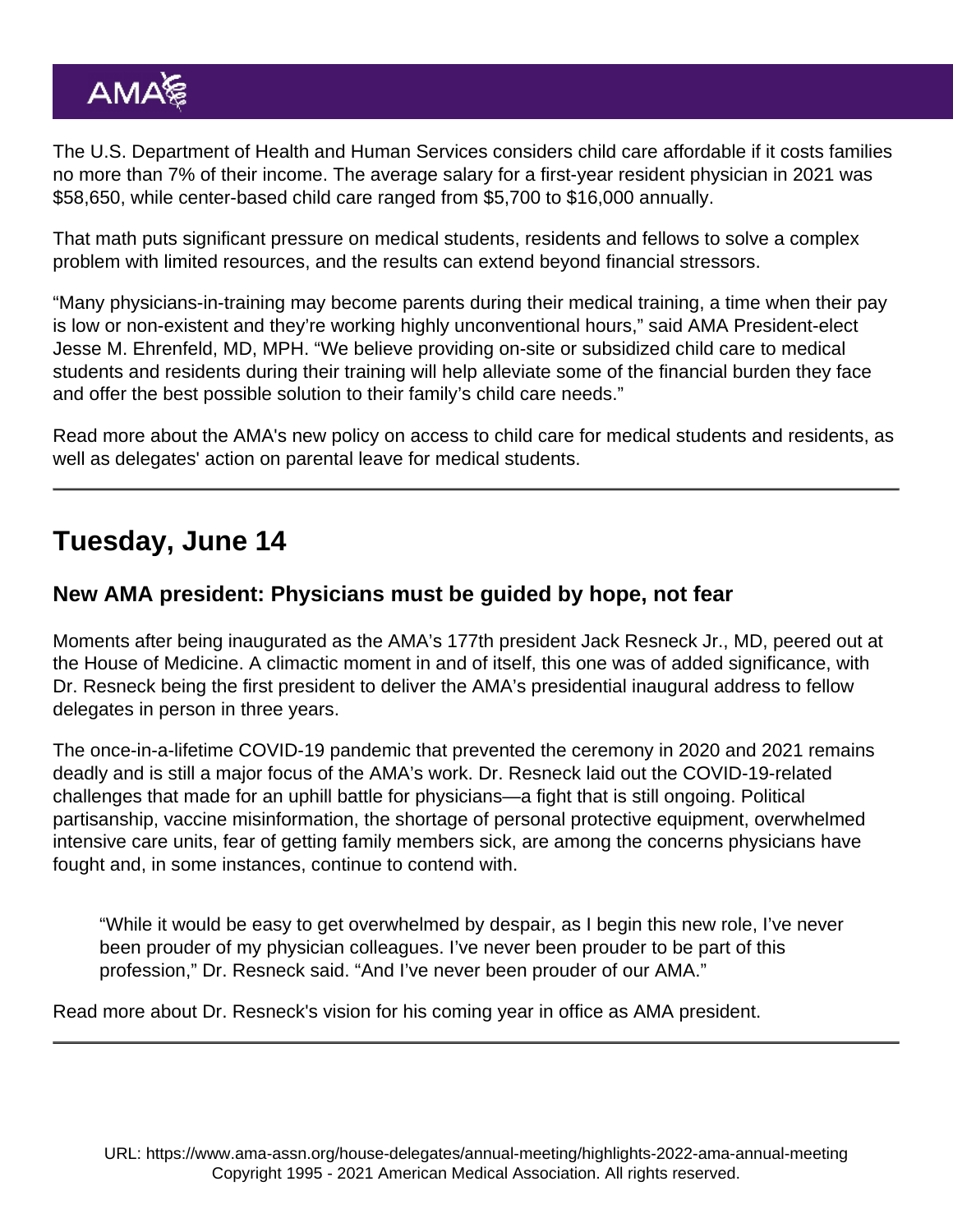#### "Enough is enough": AMA takes more steps to prevent gun violence

The House of Delegates declared [firearm violence a public health crisis](https://www.ama-assn.org/press-center/press-releases/ama-calls-gun-violence-public-health-crisis) at the 2016 Annual Meeting, which convened in the aftermath of the mass shooting at the Pulse nightclub in Orlando where 49 people were killed.

The [2022 AMA Annual Meeting](https://www.ama-assn.org/house-delegates/annual-meeting) was preceded by mass shootings at a school in [Uvalde, Texas,](https://www.ama-assn.org/press-center/press-releases/ama-statement-texas-school-shooting) and a grocery store in Buffalo, New York, and delegates adopted new policy to support regulating homemade weapons known as "ghost guns," research warning labels on ammunition packages, and considering the mental health of schoolchildren as they engage in active-shooter drills.

Physicians themselves have not been spared in the recent carnage. Stephanie Husen, DO, and Preston Philips, MD, were shot and killed at their offices in [Tulsa, Oklahoma,](https://www.ama-assn.org/press-center/press-releases/ama-renews-call-gun-violence-prevention-wake-tulsa-shooting) and [John Cheng, MD,](https://twitter.com/AmerMedicalAssn/status/1527055345301995522) was killed while attending church in Orange County, California.

"This cannot be our new normal," said AMA Immediate Past President [Gerald E. Harmon,](https://www.ama-assn.org/about/board-trustees/gerald-e-harmon-md) [MD,](https://www.ama-assn.org/about/board-trustees/gerald-e-harmon-md) in special remarks [delivered at this meeting's opening session](https://www.youtube.com/watch?v=ZNk1_Ub9VQ4). "Gun violence is out of control. Enough is enough.

"Ignoring the problem will only lead to more bloodshed—to more senseless deaths and grieving families," added Dr. Harmon, a family physician in South Carolina.

Learn more about [steps outlined by AMA delegates to prevent gun violence](https://www.ama-assn.org/delivering-care/public-health/enough-enough-ama-takes-more-steps-prevent-gun-violence), and watch Dr. Harmon's remarks below.

#### Improve transplant access for patients with disabilities

People with intellectual and developmental disabilities often face discrimination in accessing care, with transplant surgery being a primary example, according to a resolution presented by the Pennsylvania delegation.

Transplant centers and medical professionals are often unaware of, or noncompliant with, clauses of the Americans with Disabilities Act, the Rehabilitation Act and the Affordable Care Act that prohibit discrimination against people with disabilities regarding the organ transplant process.

To promote organ transplant equity for people with disabilities, delegates adopted policy that supports:

Equitable inclusion of people with intellectual and developmental disabilities (IDD) in eligibility for transplant surgery.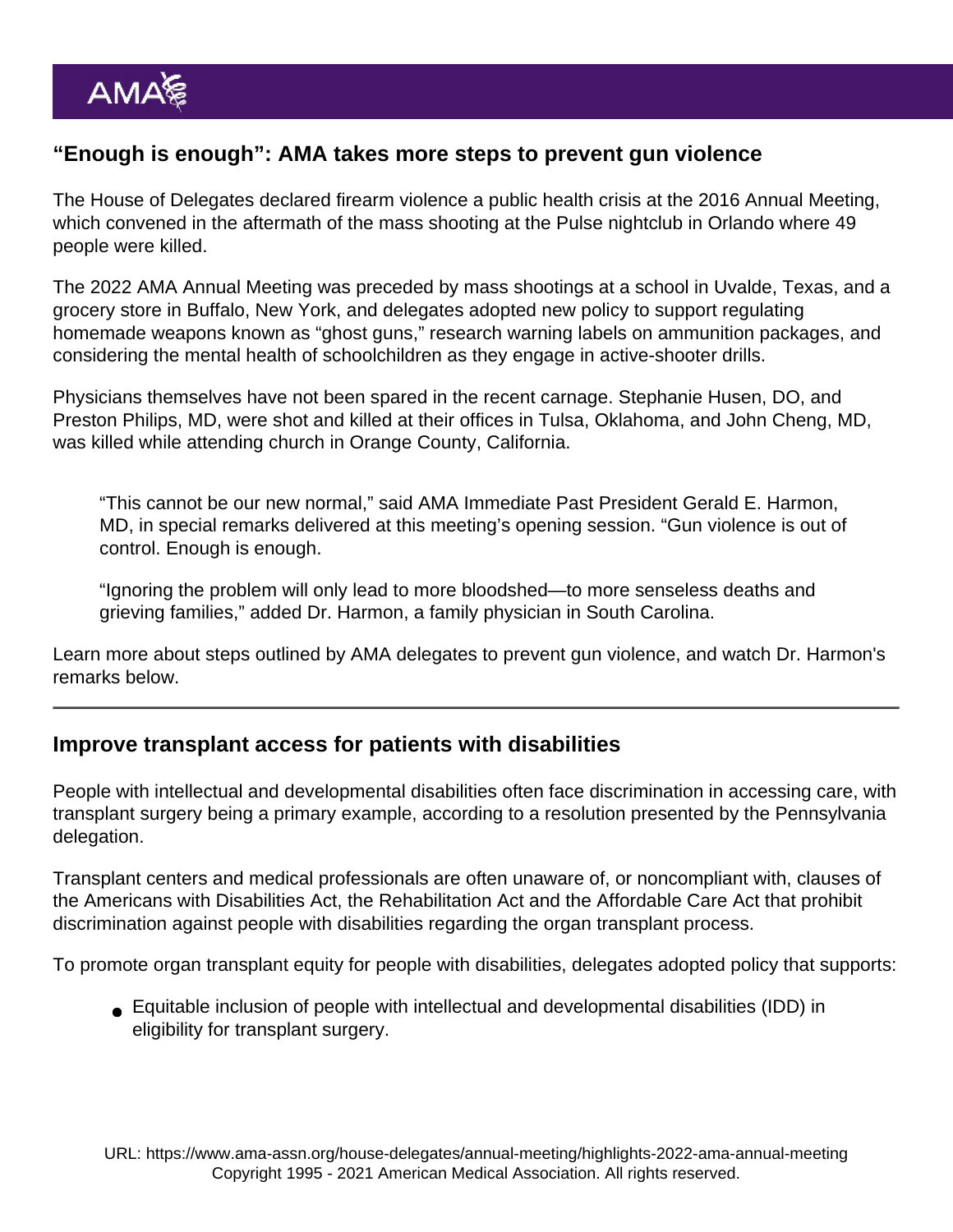- Individuals with IDD who can fulfill transplant-center protocols having equal access to organ transplant services and protection from discrimination in rendering these services.
- The goal of the Organ Procurement and Transplantation Network in adding disability status to their nondiscrimination policy under the National Organ Transplant Act of 1984.
- Working with relevant stakeholders to distribute antidiscrimination education materials for health care providers related to equitable inclusion of people with IDD in eligibility for transplant surgery.

With abortion under attack, doctors push back on criminalizing care

Responding to the growing threat of over-policing and surveillance of reproductive health services, the nation's physicians and medical students at the [2022 AMA Annual Meeting](https://www.ama-assn.org/house-delegates/annual-meeting) in Chicago adopted policy recognizing that it is a violation of human rights when government intrudes into medicine and impedes access to safe, evidence-based reproductive health services, including abortion and contraception.

In accordance with the new policy, the AMA will seek expanded legal protections for patients and physicians against government systems of control and punishment that criminalize reproductive health services.

"A growing number of current and pending laws insert government into the patient-physician relationship by dictating limits or bans on reproductive health services and while also aiming to criminally punish patients for their health decisions," said [Jack Resneck Jr., MD](https://www.ama-assn.org/about/board-trustees/jack-resneck-jr-md), who will be inaugurated as AMA president today.

"The new policy also calls for AMA to seek legal protections for patients who cross state lines to receive reproductive health services, as well as legal protections for physicians and others who support or provide reproductive health services or referrals to patients who cross state lines."

Read more about how doctors are [pushing back on criminalizing reproductive health care.](https://www.ama-assn.org/delivering-care/population-care/abortion-under-attack-doctors-push-back-criminalizing-care)

#### Allow natural hair, cultural headwear in health care

Appearance guidelines in the form of grooming policies are pervasive in health care. They tend to be Eurocentric and penalize physicians and medical students with non-Eurocentric phenotypical features or culture, says a resolution from the AMA Medical Student Section.

To combat discrimination against natural hair and cultural headwear in medicine, delegates adopted policy to: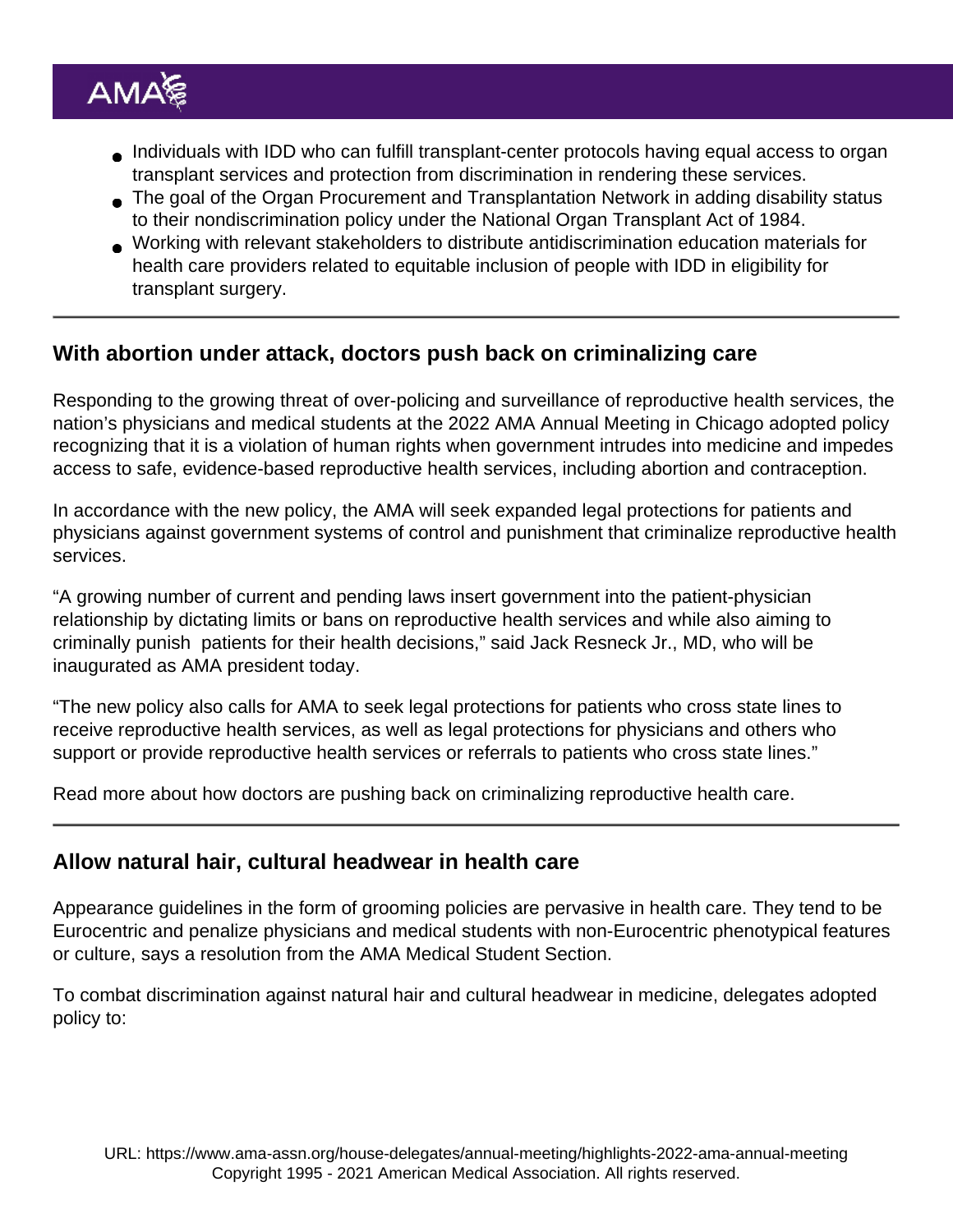- Recognize that discrimination against natural hair or hairstyles and cultural headwear is a form of racial, ethnic or religious discrimination.
- Oppose discrimination against individuals based on their hair or cultural headwear in the health care setting.
- Acknowledge the acceptance of natural hair or hairstyles and cultural headwear as crucial to professionalism in the standards for the health care workplace.
- Encourage medical schools, residency and fellowship programs, and medical employers to create policies to oppose discrimination based on hairstyle and cultural headwear in the interview process, medical education and the workplace.
- Encourage health care institutions to provide adequate protective equipment in accordance with appropriate patient safety for health care workers with natural hair or hairstyles or cultural headwear.

"The new policy informs the AMA's ongoing work to dismantle structural racism in medicine by recognizing that intolerance of natural hairstyles and cultural headwear is a form of racial, ethnic or religious discrimination," said AMA Trustee [Madelyn E. Butler, MD.](https://www.ama-assn.org/about/board-trustees/madelyn-e-butler-md)

"The AMA encourages medical schools, hospitals and other medical employers to create policies that promote multiculturalism, ensure a discrimination-free work environment, and support health professionals' commitment to safety," Dr. Butler added.

## Boost training on laboratory testing in medical schools

Citing a need to enhance physician training on appropriate laboratory test ordering and interpretation, delegates modified existing AMA policy to encourage additional emphasis on these areas.

"While there is extensive inclusion of pathology in medical school curricula, the content historically has focused on anatomic pathology, with much less emphasis on clinical pathology," says an AMA Council on Medical Education report presented at the Annual Meeting. "This pedagogy does not align with current medical practice, in which most physicians engage more in clinical pathologic applications. Many medical schools do offer elective courses in clinical pathology, but few students participate."

Because curriculum for laboratory medicine exists, but is underused, the House of Delegates modified existing policy to "work with relevant stakeholders, including specialty societies in the Federation of Medicine, such as the American Society for Clinical Pathology and College of American Pathologists, to promote educational resources regarding appropriate test ordering and interpretation."

Find out how to reduce bias in medical student evaluation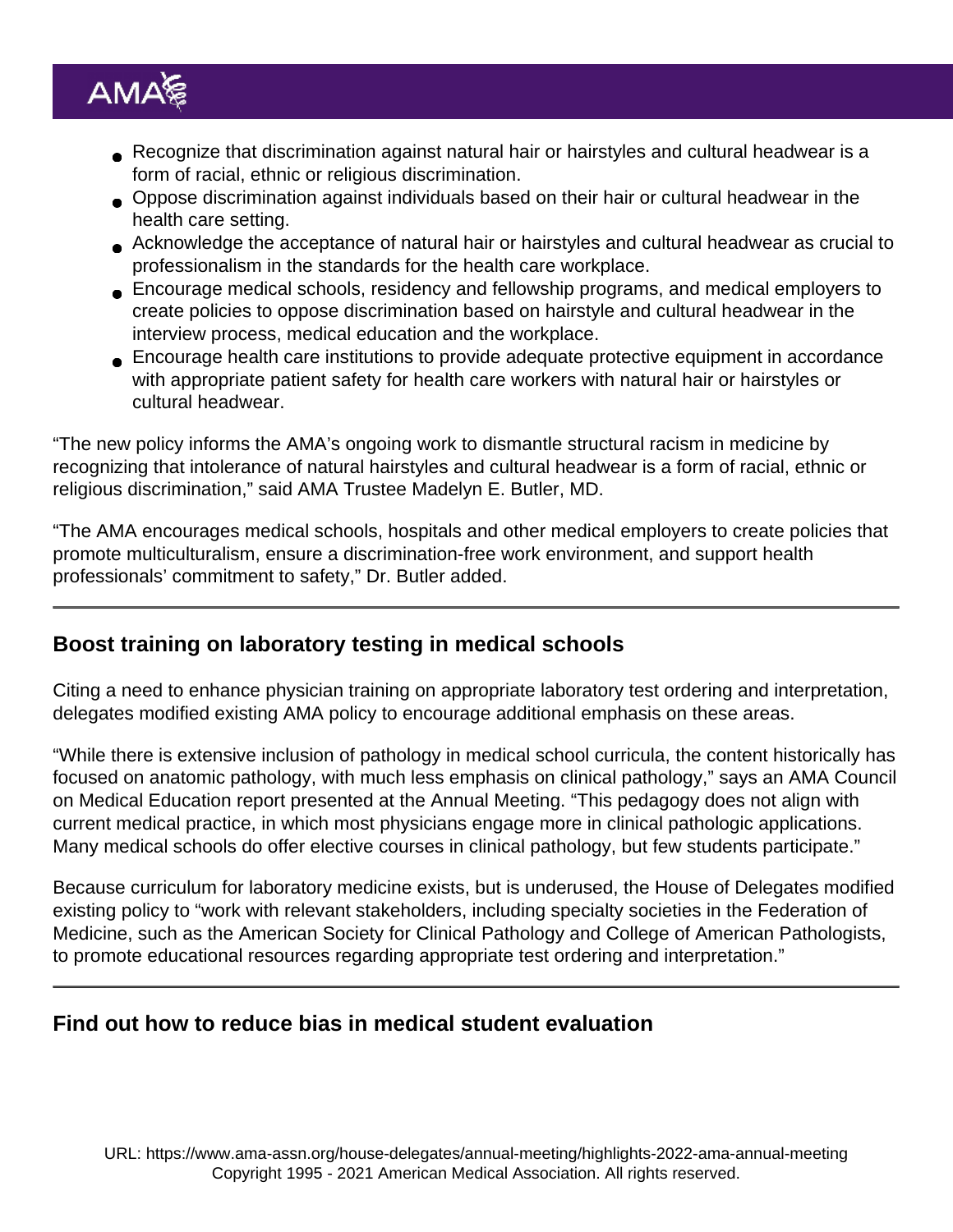Bias in medical student evaluation is apparent in a number of key metrics, says a resolution proposed by the AMA Medical Student Section. Differences by race and ethnicity have been documented in receipt of "honors" grades in various clerkships, Alpha Omega Alpha honor society inclusion, narrative comments on medical student performance and in the process of application to residency.

In considering that data, the House of Delegates directed the AMA to "work with appropriate stakeholders to promote efforts to evaluate methods for decreasing the impact of bias in medical student performance evaluation as well as reducing the impact of bias in the review of disciplinary actions."

#### Don't let value of medical interpreters get lost in translation

Language barriers can have an adverse impact on health outcomes, making professional medical interpretation a valuable health care resource.

Formal training on optimizing work with interpretation professionals is largely missing throughout the continuum of physician education, says an AMA Medical Student Section resolution that was adopted by the House of Delegates.

To address this knowledge gap, the HOD adopted policy to:

- Recognize the importance of using medical interpreters as a means of improving quality of care provided to patients with limited-English proficiency, including patients with sensory impairments.
- Encourage physicians and physicians in training to improve interpreter-use skills and increase education through publicly available resources such as the American Association of Medical Colleges' ["Guidelines for Use of Medical Interpreter Services](https://www.aamc.org/download/70338/data/interpreter-guidelines.pdf)" (PDF).

Delegates also directed the AMA to "work with the Commission for Medical Interpreter Education, National Hispanic Medical Association, National Council of Asian Pacific Islander Physicians, National Medical Association, Association of American Indian Physicians, and other relevant stakeholders to develop a cohesive continuing medical education module offered through the [AMA Ed Hub™](https://edhub.ama-assn.org/) for physicians to effectively and appropriately use interpreter services to ensure optimal patient care."

## Exam accommodations should be made for lactation, pregnancy

Pregnancy and breastfeeding are common among the medical students and resident physicians taking medical licensing and board certification exams. The conditions should merit accommodations that are largely unavailable in the current testing environment.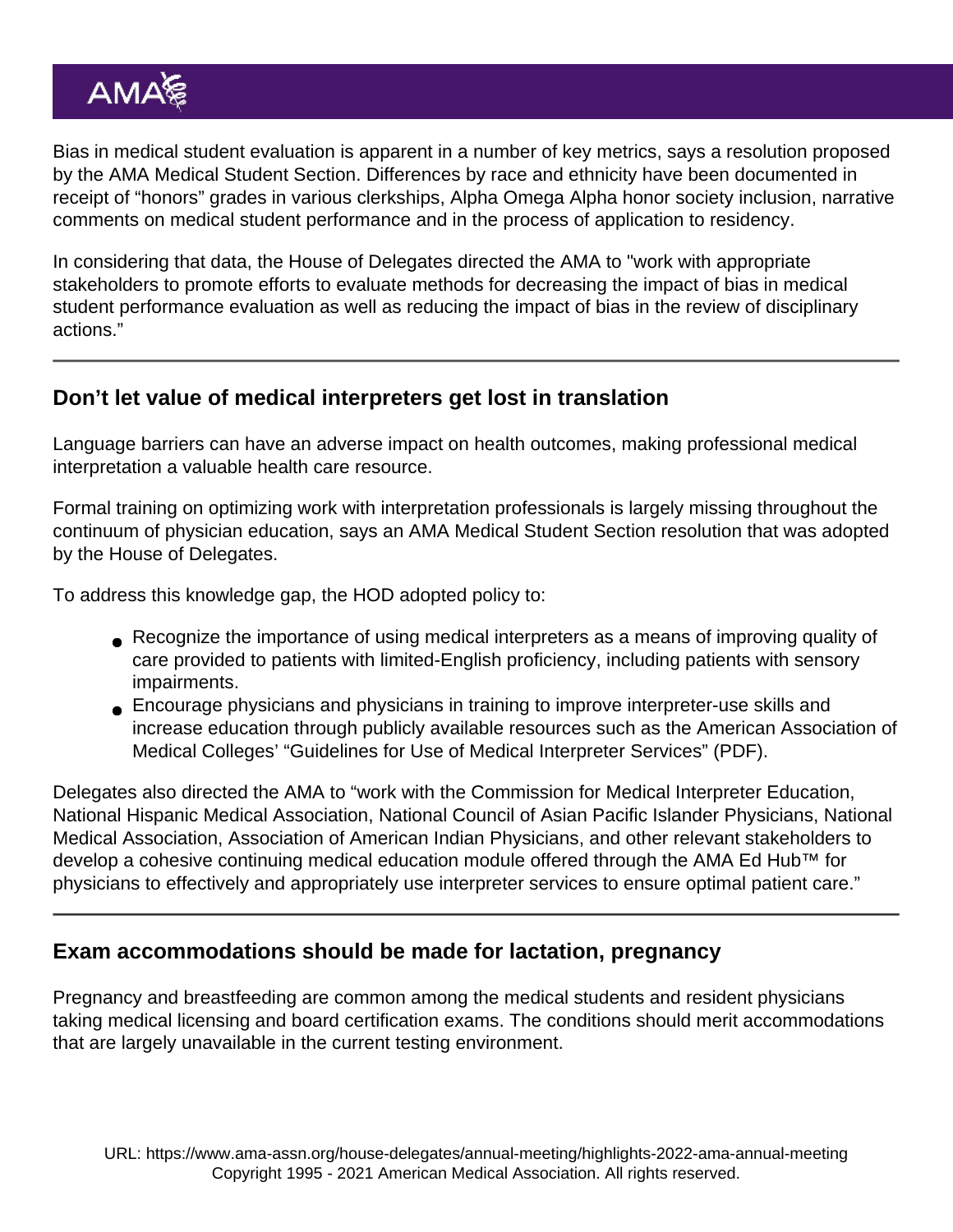Among the accommodations testing centers generally lack is a private space for milk expression and storage that is close to the testing site, according to a resolution introduced by the Michigan delegation.

To address the issue, the House of Delegates adopted new policy to:

- Support and advocate for the implementation of a minimum of 60 minutes of additional, scheduled break time for all test takers who are pregnant or lactating during all medical licensure and certification examinations.
- Support and advocate for the addition of pregnancy comfort aids, including but not limited to ginger teas, saltines, wastebaskets and antiemetics, to any medical licensure or certification examination's pre-approved list of personal item exemptions permitted in the secure testing area for all test takers who are pregnant or lactating.

Train doctors to bring cultural humility to patient encounters

"Cultural humility" is a competency that helps medical students and physicians understand how their culture and identity influences patient encounters, according to a resolution proposed by the Michigan delegation.

Cultural humility is distinct from cultural competence, the resolution explains, insofar as "competency implies achievement of proficiency, while humility includes constant self-reflection and learning, focuses on the clinician's ability to connect on multiple levels to patients, and fosters cultural respect."

To promote the concept of cultural humility within medical training, the House of Delegates modified existing AMA policy to support:

- Research into the need for and effectiveness of training in cultural competence and cultural humility, using existing mechanisms such as the annual medical education surveys.
- The development of national standards for cultural humility training in the medical school curricula.

Track well-being efforts at medical schools, residency programs

More than one-quarter of medical students have depression or depressive symptoms, according to research cited in an AMA Medical Student Section resolution. Meanwhile, rates of burnout are higher among medical student and residents than in the general population.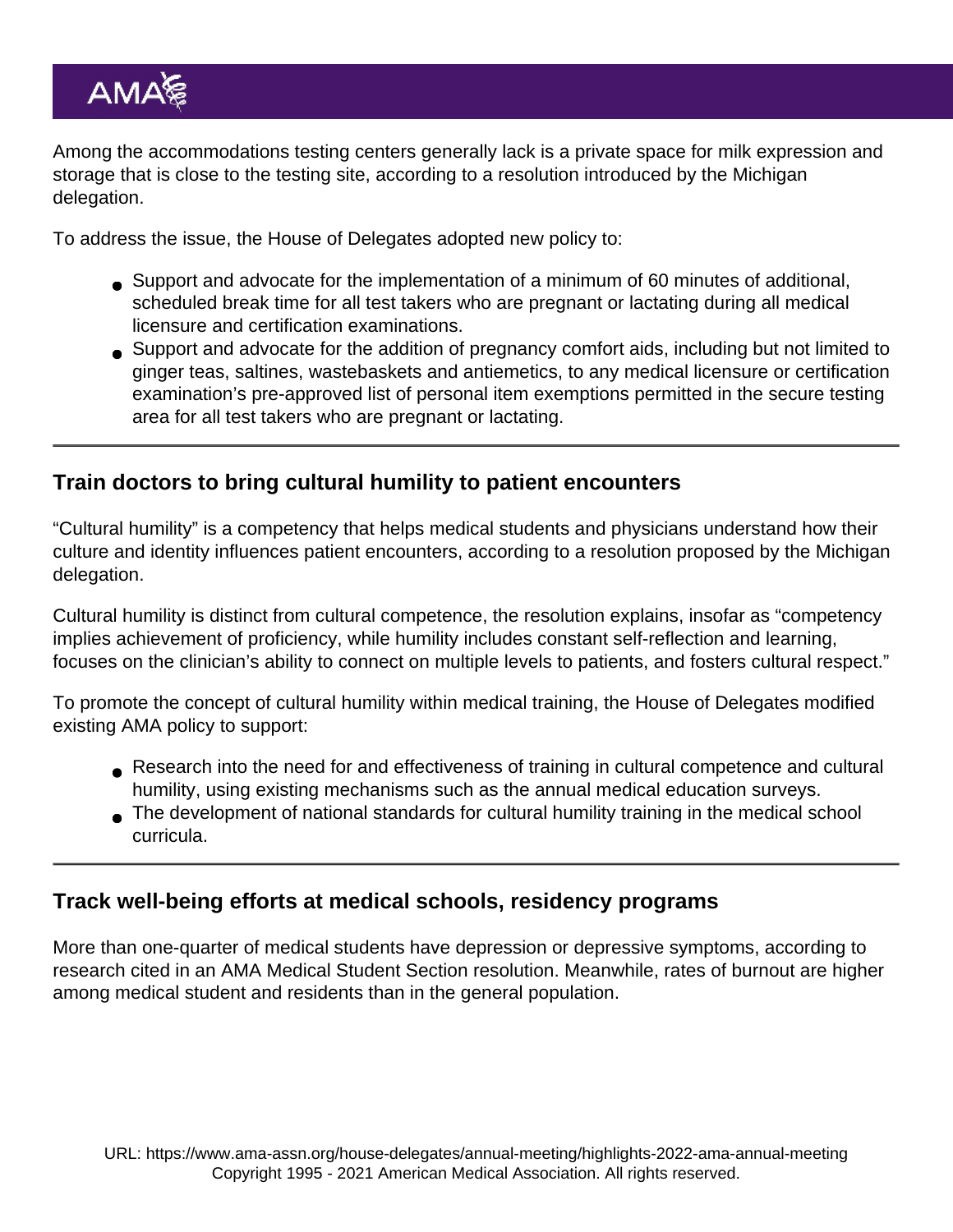The battle against anxiety, depression and burnout can take on several forms. As residency programs and medical schools—both osteopathic and allopathic—continue to determine which initiatives are most useful, a repository of content for institutions and educators to share programming related to wellness could be a useful tool.

In accordance with newly modified policy adopted at the Annual Meeting, the AMA will "work with appropriate stakeholders to explore the viability of developing a standardized reporting mechanism for the collection of current wellness initiatives that institutions have in place to inform and promote meaningful mental health and wellness interventions" among physicians, residents and medical students.

## Universal child care, preschool offer big health boost for kids

Only 34% of 4-year-old and 6% of 3-year-old children were enrolled in state pre-kindergarten during the 2019–2020 school year. Then the COVID-19 pandemic caused a sharp decline in preschool enrollment, quality standards, teacher qualifications and state funding, says a resolution from the AMA Medical Student Section.

Participation in preschool improves access to pediatric preventive care, according to research cited in the resolution. It is also linked to drops in child mortality, increases in immunizations and reductions in hospitalizations for accidents or injuries. Universal child care and preschool is also associated with improved cognitive abilities and have been shown to lead to long-term improvements in cardiovascular and metabolic health through adolescence and adulthood.

To that end, delegates directed the AMA to "advocate for universal access to high quality and affordable child care and preschool."

#### Improve care for people with insecure housing amid pandemic

Housing insecurity is a social determinant of health that has had implications for populations during the COVID-19 pandemic and their ability to shelter in place. This has made it clearer that reducing the number of people insecure housing should be a major focus of U.S. public health efforts, says a resolution from the AMA Resident and Fellow Section.

Additionally, the high prevalence of chronic health conditions among people with housing-insecurity raises the risk for poor outcomes with SARS-CoV-2 infection.

To advocate for the health of Americans without homes, delegates adopted policy that calls on the AMA to support: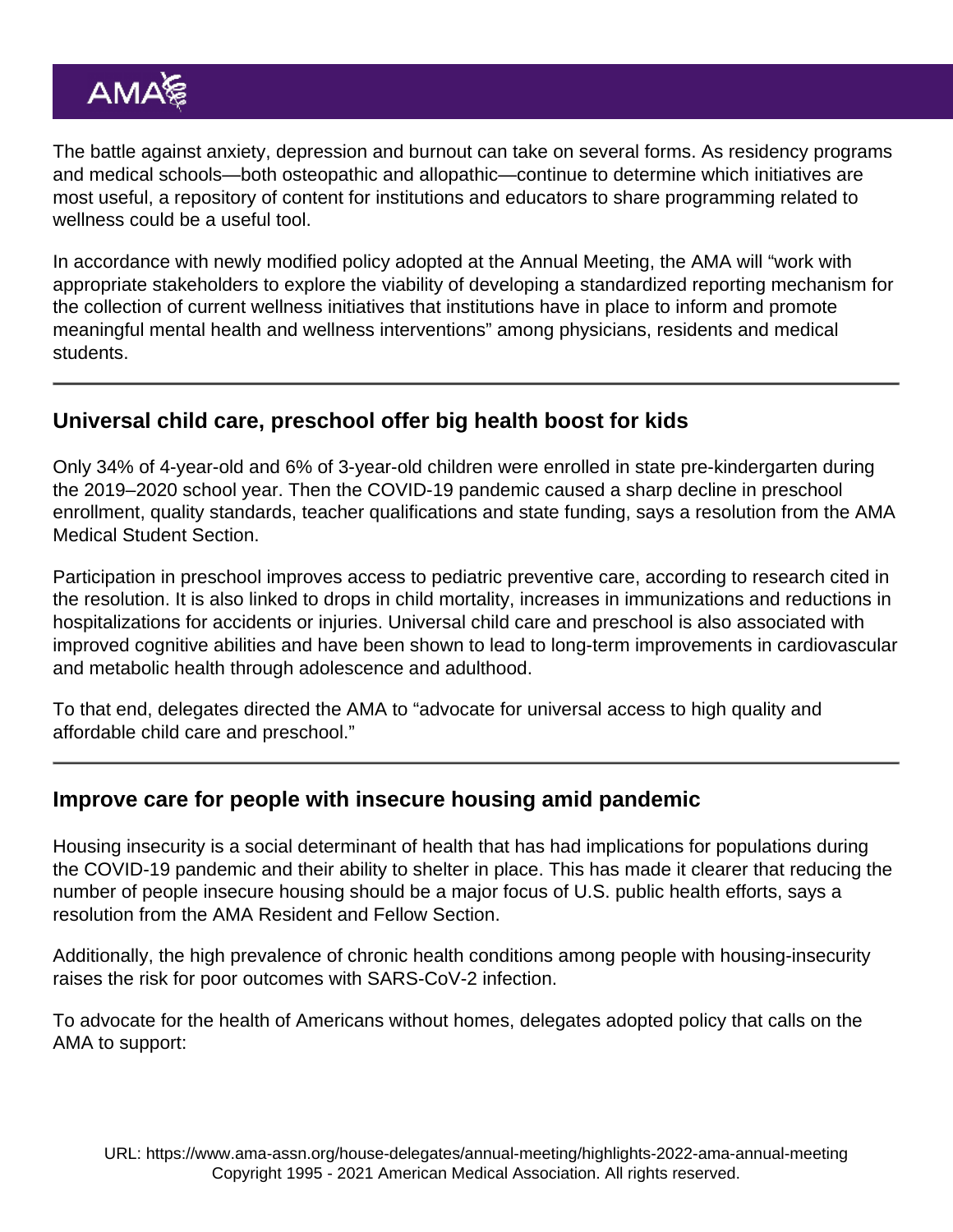- Training to understand the needs of housing-insecure individuals for those who encounter this vulnerable population through their professional duties.
- The establishment of multidisciplinary mobile homeless outreach teams trained in issues specific to housing-insecure individuals.

#### Jesse M. Ehrenfeld, MD, MPH, wins office of AMA president-elect

[Dr. Ehrenfeld,](https://www.ama-assn.org/about/board-trustees/jesse-m-ehrenfeld-md-mph) an anesthesiologist in Wisconsin, was voted president-elect by the physicians and medical students gathered at Annual Meeting.

"I am honored to be elected by my peers to represent the nation's physicians and the patients we serve," said Dr. Ehrenfeld. "It is a pivotal and challenging time for medicine, physicians and our health system, and as president-elect, I am committed to advancing the AMA's immediate goals around the [Recovery Plan for America's Physicians](https://www.ama-assn.org/amaone/ama-recovery-plan-america-s-physicians), as well as the longer-term advocacy efforts aimed at shaping the future of medicine and improving the health of the nation."

Following a year-long term as president-elect, Dr. Ehrenfeld will be installed as AMA president in June 2023. Dr. Ehrenfeld will be the first openly gay person to hold the office of president-elect, and also will be the first as AMA president.

Active in organized medicine since medical school, Dr. Ehrenfeld was elected to the [AMA Board of](https://www.ama-assn.org/about/board-trustees/board-trustees-members) [Trustees](https://www.ama-assn.org/about/board-trustees/board-trustees-members) in 2014, serving as chair from 2019 to 2020. Dr. Ehrenfeld has also served as a member of the governing councils of both the [AMA Young Physicians Section](https://www.ama-assn.org/member-groups-sections/young-physicians) and the [AMA Resident and Fellow](https://www.ama-assn.org/about/resident-and-fellow-section-rfs) [Section](https://www.ama-assn.org/about/resident-and-fellow-section-rfs).

Read about the other [winners of the 2022 AMA elections.](https://www.ama-assn.org/about/leadership/jesse-m-ehrenfeld-md-wins-office-ama-president-elect)

## Set record straight on  $CO_{2}$  impact of fossil-fuel derived hydrogen

Fossil fuel-derived hydrogen produces more carbon dioxide  $(CO_2)$  pollution than methane even though it is portrayed as a carbon-free fuel because it does not produce CO<sub>2</sub> at the point of combustion, according to a resolution whose recommendations were adopted by the House of Delegates.

Using hydrogen as an energy source is being promoted as a way to reduce carbon emissions and combat climate change, but 96% of hydrogen is currently derived from fossil fuels, which is generating high greenhouse-gas emissions. Fossil fuel-derived hydrogen production is responsible for emission of about 830 million tons of CO<sub>2</sub> each year. This is equivalent to the annual CO<sub>2</sub> emissions of the United Kingdom and Indonesia combined, said delegates.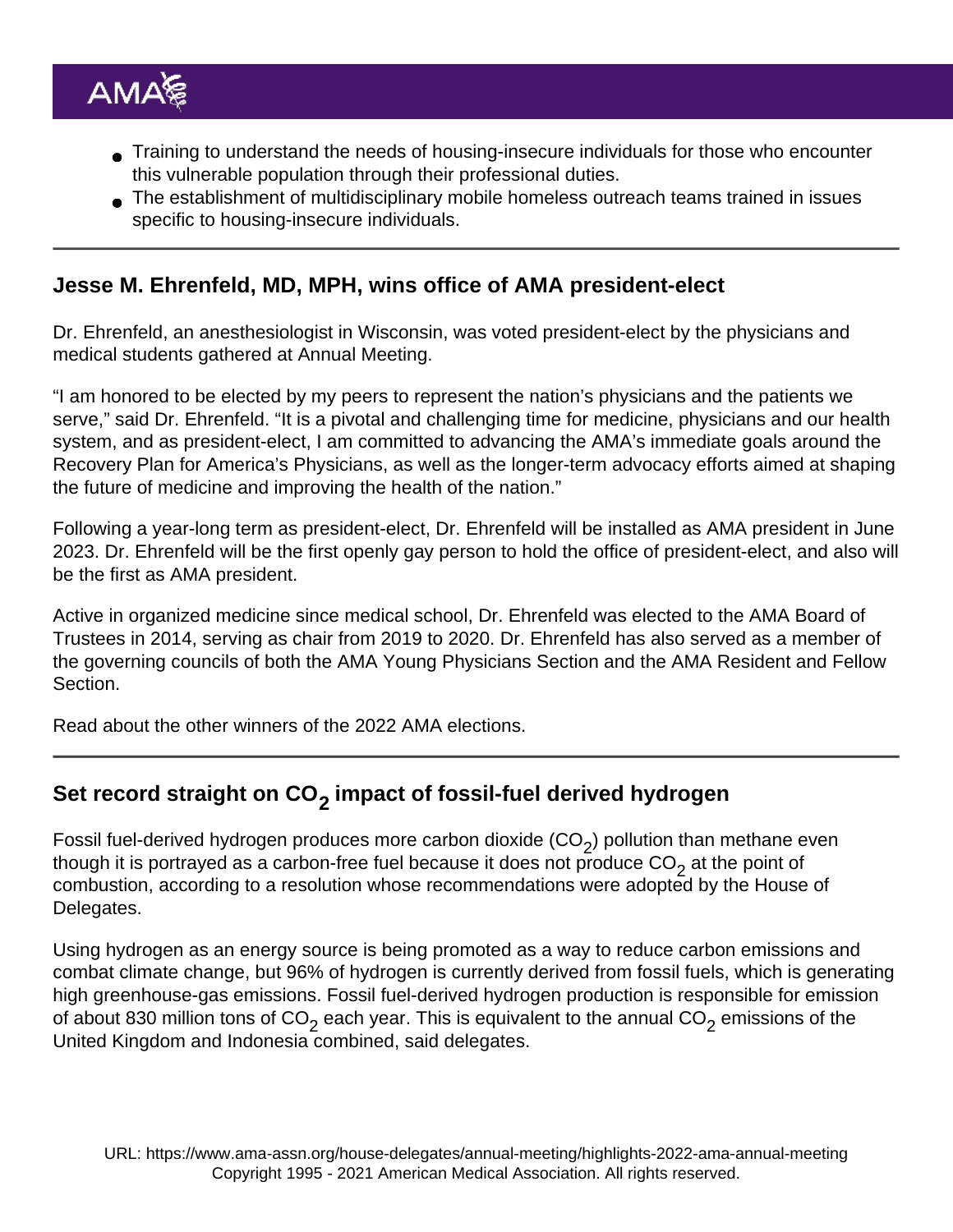Delegates adopted policy to "recognize the health, safety and climate risks of current methods of producing fossil fuel-derived hydrogen and the dangers of adding hydrogen to natural gas."

Additionally, delegates directed the AMA to:

- Educate its members and, to the extent possible, health care professionals and the public, about the health, safety and climate risks of current methods of producing fossil fuel-derived hydrogen and the dangers of adding hydrogen to natural gas.
- Advocate to appropriate government agencies such as the Environmental Protection Agency and the Department of Energy, and federal legislative bodies, regarding the health, safety and climate risks of current methods of producing fossil fuel-derived hydrogen and the dangers of adding hydrogen to natural gas.

#### Educate doctors, public on new 988 mental health hotline

Due to the disruption, isolation and loss that has been experienced throughout the COVID-19 pandemic, the U.S. is facing a profound mental health and well-being crisis.

People who are experiencing a mental health crisis have typically called 911 for help, only to receive inappropriate responses from law enforcement, according to a resolution whose recommendations were adopted at the Annual Meeting. Some have even ended up boarding in emergency departments due to lack of beds and community services, physicians said.

Starting July 16, 2022, there will be a new, three-digit code to use: 988. This will help dispatch mobile crisis teams immediately to anyone going through a mental health crisis if needed. The goal of 988 is also to have 24/7 crisis call centers to move mental health crises away from policy involvement and to behavioral health specialist involvement.

To that end, delegates directed the AMA to:

- Use their existing communications channels to educate the physician community and the public on the new 988 National Suicide Prevention Lifeline program.
- Work with the Federation of Medicine and other stakeholders to advocate adequate federal and state funding for the 988 system.
- Collaborate with the Substance Abuse and Mental Health Services Administration and the 988 partner community to strengthen suicide prevention and mental health crisis services.

"The COVID-19 pandemic has taken a huge toll on the mental health and well-being of people throughout our country, and now more than ever more resources are needed to help people experiencing a mental health crisis," said AMA Trustee [Ilse R. Levin, DO, MPH](https://www.ama-assn.org/about/board-trustees/ilse-r-levin-do-mph-tm). "We encourage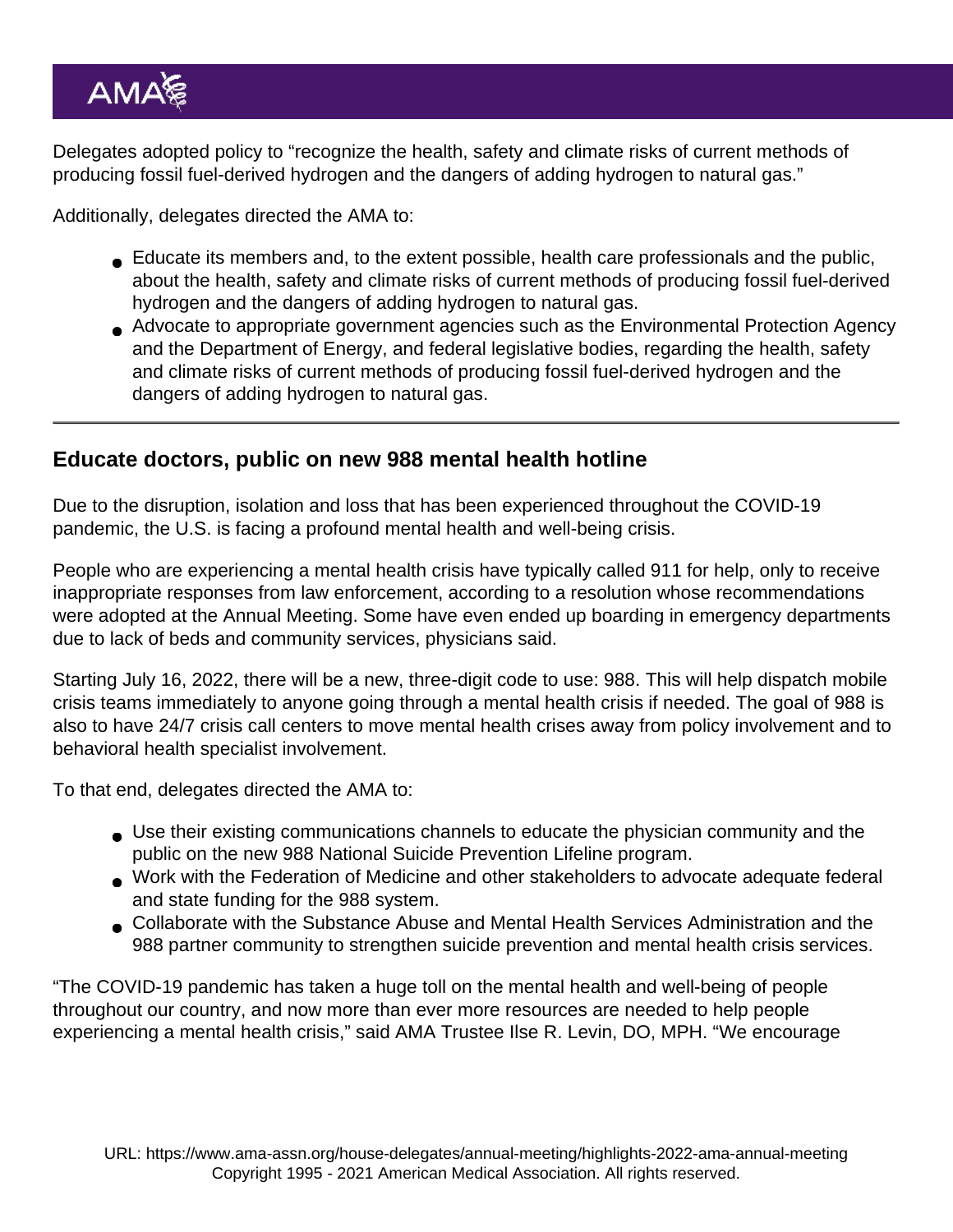anyone who's experiencing a mental health crisis, or knows someone who is, and seeking support to call the new 988 National Suicide Prevention Lifeline once available in July 2022."

#### Is that "resident" or "attending" a doctor? Not always, AMA warns

Terms such as "resident," "fellow" and "attending" represent a historical role for physicians within the world of medicine. But in recent years, physician assistant and nursing programs have begun using similar terminology, which may be confusing to patients.

"There is potential confusion for the public in the use of terms describing the training program and level of training that health care professionals enroll in or complete," says a report whose recommendations were adopted by delegates at the Annual Meeting.

"A standardization and understanding of terms for physicians and nonphysicians will be beneficial to the public and health care professionals," says the AMA Council on Medical Education report.

Learn about newly adopted AMA policy to help [clarify the terms used in physician and nonphsyician](https://www.ama-assn.org/practice-management/scope-practice/resident-or-attending-doctor-not-always-ama-warns) [training](https://www.ama-assn.org/practice-management/scope-practice/resident-or-attending-doctor-not-always-ama-warns).

## Monday, June 13

AMA details plan to stop the public health "infodemic"

Throughout the COVID-19 pandemic, disinformation has been of the utmost concern. This has led to what some describe as a secondary "infodemic," where permanent harm may be done to the trust in institutions due to the sheer volume of disinformation spread in a rapidly changing and sensitive environment, says an AMA Board of Trustees report adopted at the Annual Meeting.

"Physicians are a trusted source of information for patients and the public alike, but the spread of disinformation by a few has implications for the entire profession and causes harm. Physicians have an ethical and professional responsibility to share truthful information, correct misleading and inaccurate information, and direct people to reliable sources of health information," said AMA President Gerald E. Harmon, MD. "The AMA is committed to confronting disinformation, and we need to address the root of the problem.

"We must ensure that health professionals spreading disinformation aren't able to use far-reaching platforms, often benefitting them financially, to disseminate dangerous health claims," Dr. Harmon added. "While we are unlikely to undo the harms caused by disinformation campaigns during the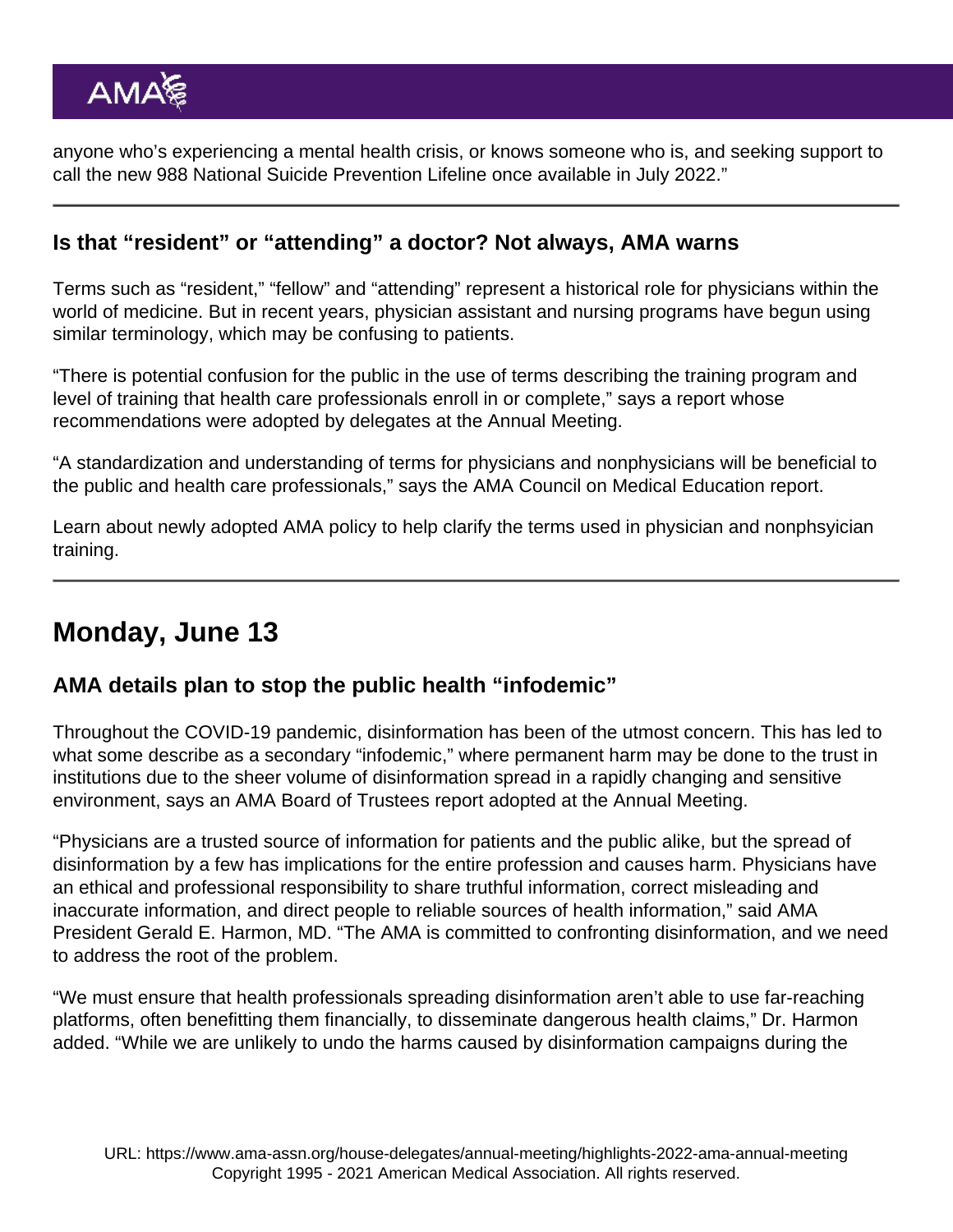COVID-19 pandemic, we can act now to help prevent the spread of disinformation in the future."

Learn about the AMA's comprehensive strategy to [address health-related disinformation disseminated](https://www.ama-assn.org/delivering-care/public-health/ama-details-plan-stop-public-health-infodemic) [by health professionals.](https://www.ama-assn.org/delivering-care/public-health/ama-details-plan-stop-public-health-infodemic)

## Doctors demand action on public health crisis of climate change

According to a resolution whose recommendations were adopted, "physicians are uniquely trusted messengers and have a responsibility to advocate for science-based policies to safeguard health."

To that end, the House of Delegates declared "climate change a public health crisis that threatens the health and well-being of all individuals."

Delegates also directed the AMA to protect patients by advocating for policies that:

- $\bullet$  Limit global warming to no more than 1.5 °C.
- Reduce U.S. greenhouse-gas emissions aimed at carbon neutrality by 2050.
- Support rapid implementation and incentivization of clean energy solutions and significant investments in climate resilience through a climate justice lens.
- Develop a strategic plan for how we will enact our climate-change policies including advocacy priorities and strategies to decarbonize physician practices and the health sector.

"The scientific evidence is clear—our patients are already facing adverse health effects associated with climate change, from heat-related injuries, vector-borne diseases and air pollution from wildfires, to worsening seasonal allergies and storm-related illness and injuries," said AMA Trustee [Ilse R.](https://www.ama-assn.org/about/board-trustees/ilse-r-levin-do-mph-tm) [Levin, DO, MPH.](https://www.ama-assn.org/about/board-trustees/ilse-r-levin-do-mph-tm) "Like the COVID-19 pandemic, the climate crisis will disproportionately impact the health of historically marginalized communities.

"Taking action now won't reverse all of the harm done, but it will help prevent further damage to our planet and our patients' health and well-being," Dr. Levin added.

The AMA will report back to the House of Delegates with its plan at next year's Annual Meeting.

#### Screen patients at high risk for anal cancer

More than 8,000 cases of anal cancer are diagnosed in the U.S. each year, and the conditions kills more than 1,200. And with the human papillomavirus (HPV) causing more than 90% of anal cancers, there is a growing need for HPV-related screenings, according to a resolution introduced by the Pennsylvania delegation.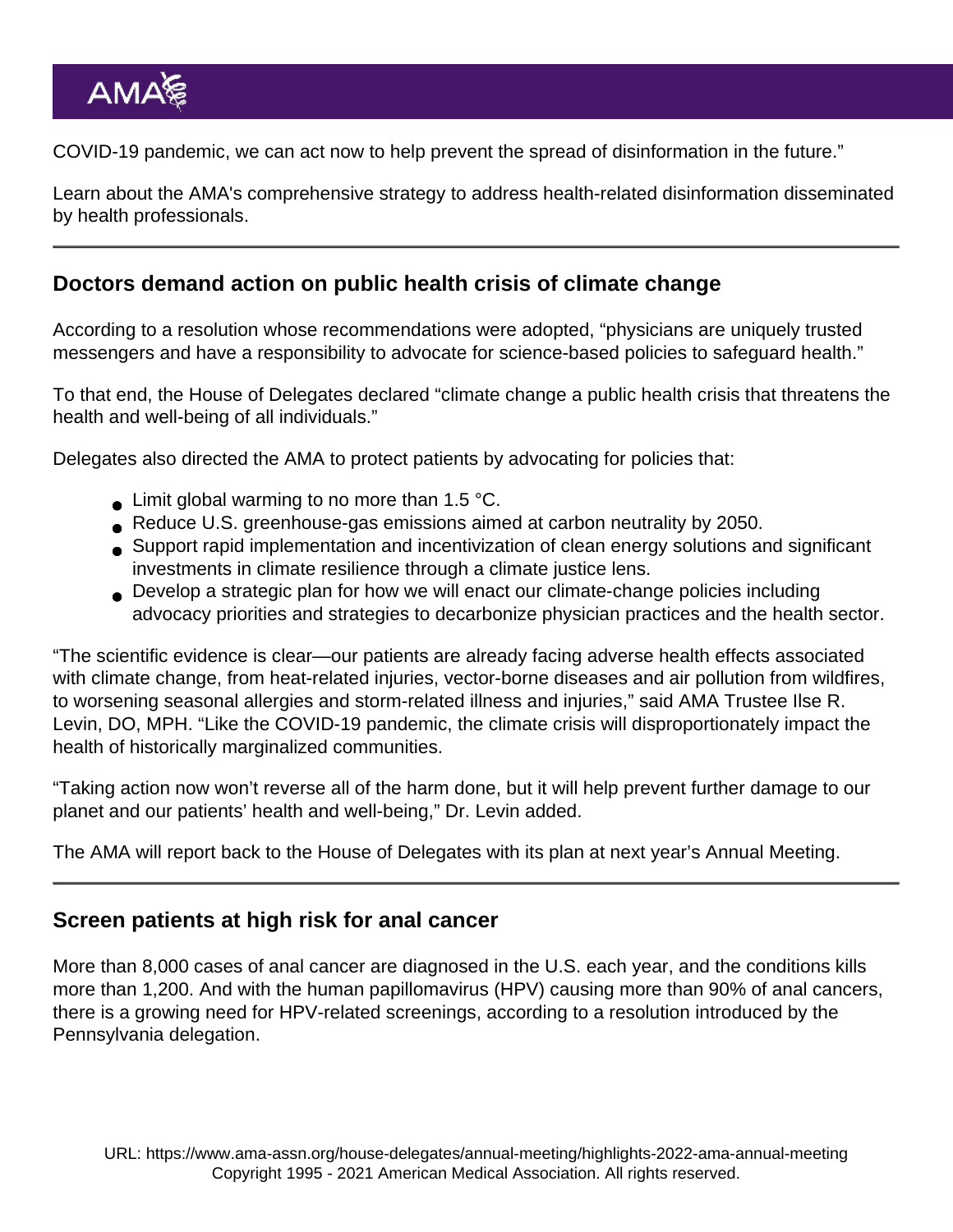Studies have identified the value of screening for high-risk people—such as those who are HIVpositive, men who have sex with men, and women with a history of cervical dysplasia.

Additionally, the American Society for Colon and Rectal Surgeons has developed a strong recommendation based on moderate-quality evidence to support screening patients who are at an increased risk for anal squamous neoplasms based on history, physical examination and laboratory testing.

With anal cancer screening shown to be cost-effective, delegates adopted policy to support:

- Advocacy efforts to implement screening for anal cancer for high-risk populations.
- National medical specialty organizations and other stakeholders in developing guidelines for interpretation, follow up and management of anal cancer screening results.

#### Help private practices build their part in new payment models

The AMA and other medical associations can do their part to guide physicians, including independent private practice physicians, in participating in prospective payment models. New policy offers guidance on collaborating with other physician practices while maintaining autonomy, reducing administrative burdens, and improving quality metrics.

Interest in value-based or alternative payment models has gained traction over the last 10 years among public and private payers concerned about rising health care costs and quality outcomes. In 2020, some primary care practices using prospective payment models such as a per-member-permonth model appeared to weather pandemic-related financial hardships more effectively than those in fee-for-service models, according to a report that was adopted today at the Annual Meeting.

"Appropriately funded prospective payment models offer one solution to provide potential stability and predictability of payment for some practices when demand for services decreases," says the AMA Council on Medical Service report.

Read more about how the AMA will [help private practices take part in new payment models.](https://www.ama-assn.org/practice-management/private-practices/help-private-practices-build-their-part-new-payment-models)

#### AMA: Low-wage work exacerbates health inequities

One in 10 Americans lives in poverty. Most are employed, but still struggle to afford the necessities to stay healthy. Social determinants of health—which include education, housing, wealth, income and employment—"are impacted by larger, powerful systems that lead to discrimination, exploitation, marginalization, exclusion and isolation," according to a report whose recommendations were adopted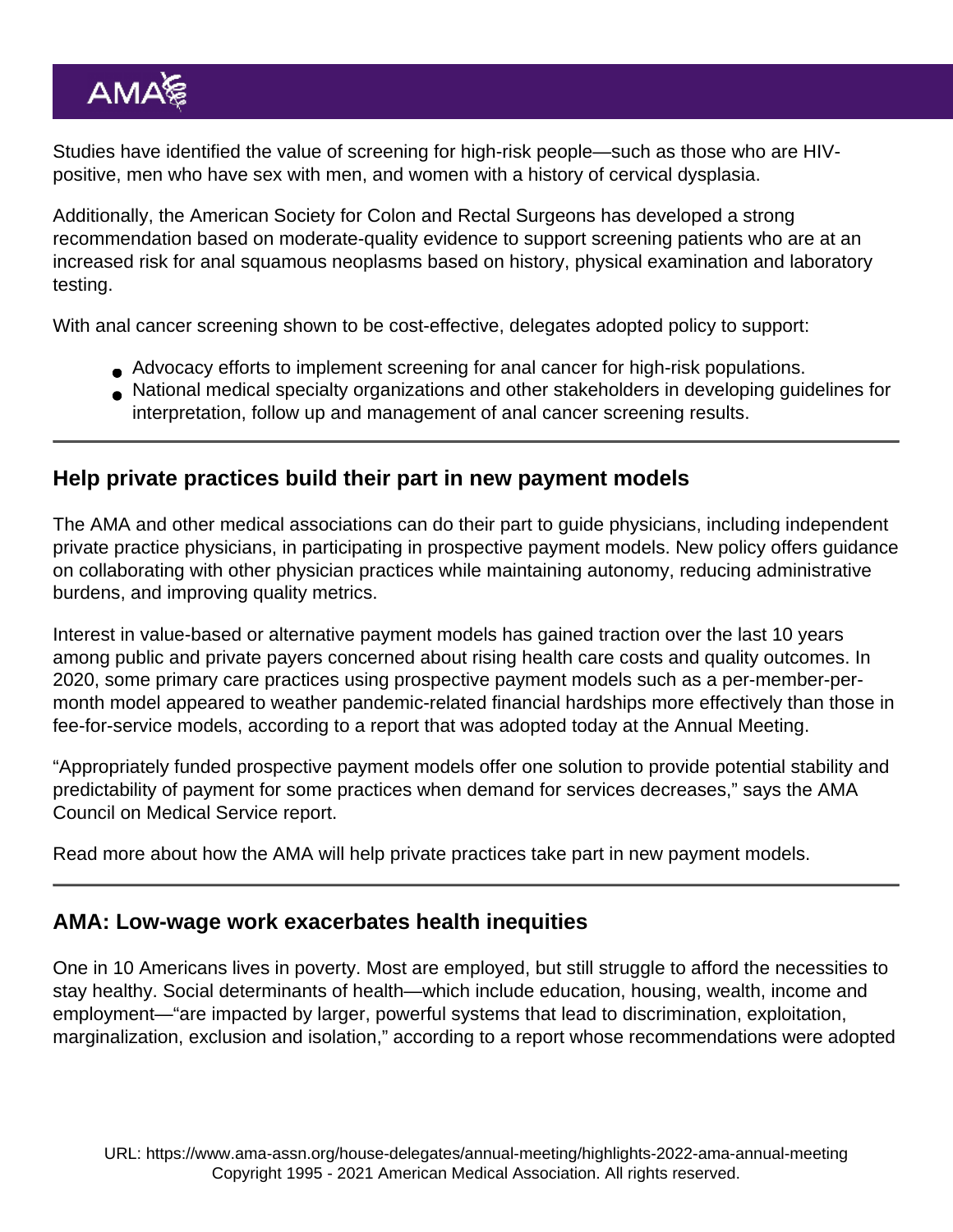at the Annual Meeting today.

"Simply put, decreasing poverty improves health," said AMA Trustee [David H. Aizuss, MD](https://www.ama-assn.org/about/board-trustees/david-h-aizuss-md). "The COVID-19 pandemic created a concurrent public health and economic crisis that exposed and exacerbated access to care and other social inequities.

"Not only has the pandemic disproportionally impacted minoritized and marginalized communities, but economic insecurity, housing insecurity and food insecurity have disproportionately burdened communities of color and other historically marginalized populations—all highlighting in stark relief the fact that people with low incomes have worse health outcomes," said Dr. Aizuss, a board-certified ophthalmologist living in Calabasas, California.

"Too many people are working full-time jobs—sometimes more than one job—and are unable to rise above poverty wages," Dr. Aizuss added. "That must change."

Learn more about the [AMA's policy actions on poverty, health outcomes and minimum wage](https://www.ama-assn.org/delivering-care/health-equity/ama-low-wage-work-exacerbates-health-inequities).

How these 6 physicians are making a difference in medicine

Recognized for their altruism, advocacy and professional skill, six physicians were honored by the [AMA Foundation](https://www.ama-assn.org/about/foundation) with the 2022 [Excellence in Medicine Awards.](https://amafoundation.org/programs/awards/)

Recipients of the 2022 honors—in addition to those who won [Excellence in Medicine Awards in 2021](https://www.ama-assn.org/about/awards/7-physicians-honored-their-contributions-medicine) but could not get them in person last year—were honored in a ceremony Saturday night at the Annual Meeting.

[Learn more about the outstanding contributions of this year's physician honorees,](https://www.ama-assn.org/about/awards/how-these-6-physicians-are-making-difference-medicine) and [watch the video](https://youtu.be/Yh3SfbekIbI) below, shown Friday to the House of Delegates, to learn more about the [AMA Foundation's work](https://amafoundation.org/programs/) and how you can support it.

## Sunday, June 12

Reference committees continue work today

The following reference committees will meet from 8 a.m.–12:30 p.m. CDT:

- Reference Committee A, which covers medical service . Grand Ballroom.
- Reference Committee E, which covers science and technology . Grand Hall I–J.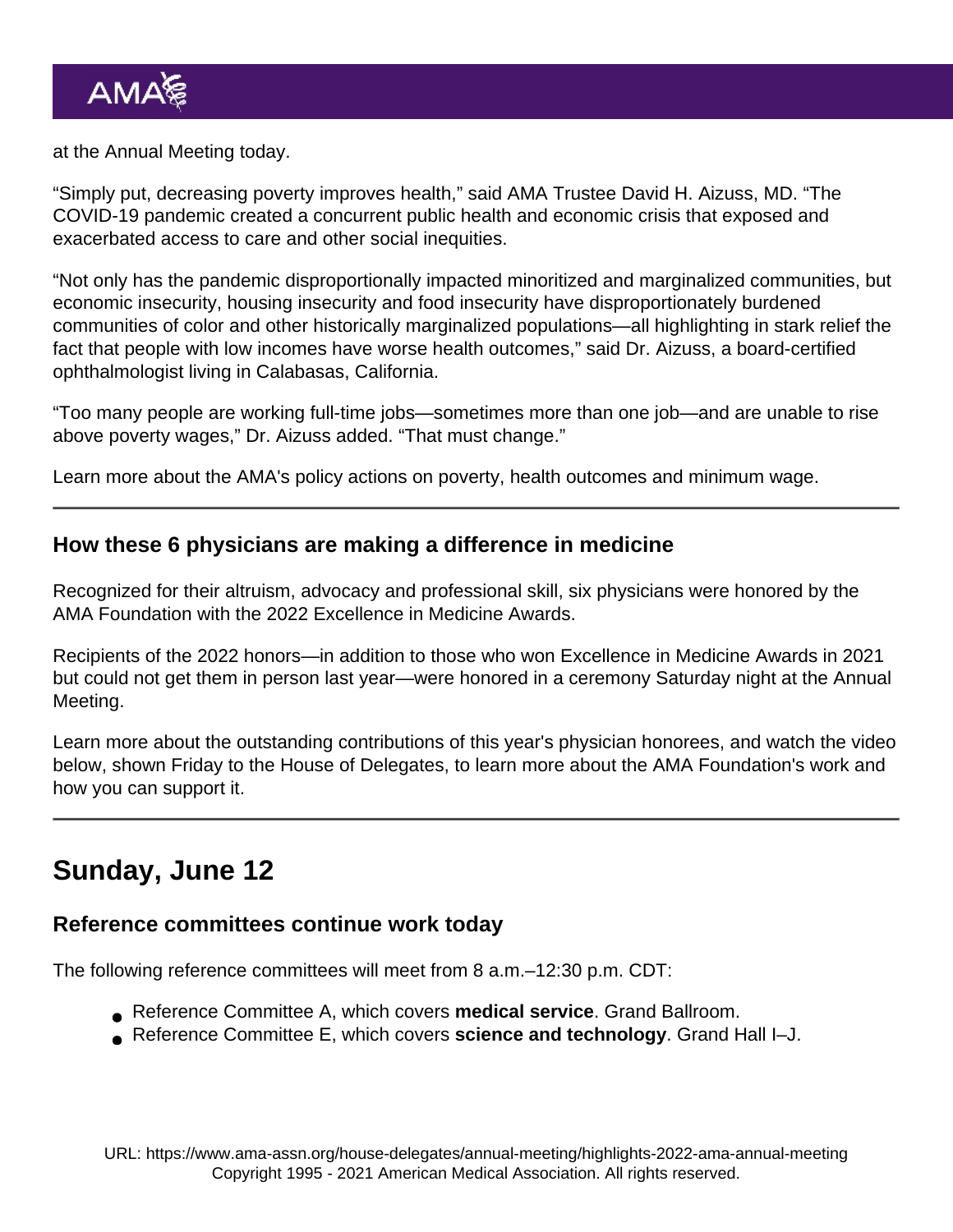#### Health equity education sessions this afternoon

All times CDT, in the Grand Ballroom:

- 1:30–2:30 p.m. "Operationalizing racial justice for equitable health systems." [CME](https://edhub.ama-assn.org/interactive/18699100).
- 2:30—3:30 p.m. "Embed equity in innovation: [In Full Health](https://infullhealth.org/) initiative and centering equity in health tech solutions." [CME.](https://edhub.ama-assn.org/interactive/18698732)
- 3:30–4:30 p.m. ["Medical Justice in Advocacy Fellowship](https://www.ama-assn.org/delivering-care/health-equity/medical-justice-advocacy-fellowship)—Advancing Health Equity." [CME](https://edhub.ama-assn.org/interactive/18698726).

#### How medical students help shape AMA policy

With more than 50,000 members from nearly every medical school in the country, the [AMA Medical](https://www.ama-assn.org/member-groups-sections/medical-students) [Student Section \(AMA-MSS\)](https://www.ama-assn.org/member-groups-sections/medical-students) is a platform for all U.S. medical students to voice their opinions on issues that matter to them as future physicians. Now marking its [50th anniversary,](https://www.ama-assn.org/member-groups-sections/medical-students/medical-student-section-mss-50th-anniversary) members of AMA-MSS have submitted more than 1,500 resolutions at AMA meetings to improve medical education and health care.

Learn more about the [AMA Medical Student Section and its role in health care policymaking,](https://www.ama-assn.org/member-groups-sections/medical-students/how-medical-students-help-shape-ama-policy-and-medicine-s) and watch this ["AMA Moving Medicine" interview](https://www.ama-assn.org/member-groups-sections/medical-students/medical-student-leadership-shapes-future-medicine-haidn) with Haidn Foster, MD, for further insights.

#### Learn how to save hours every day in your physician practice

Almost half of a physician's day is spent performing tasks that do not require an MD or DO degree. The good news is that nearly 80% of unnecessary tasks are under your local control.

The purpose of this AMA workshop—"A Playbook for Saving Hours Each Day," 1:30–2:30 p.m. CDT, Crystal B/C, West Tower ([CME](https://edhub.ama-assn.org/interactive/18699102))—is to:

- Help physicians and their practices stop doing unnecessary and duplicative tasks that prevent the doctor from doing more meaningful work.
- Incorporate practice fundamentals such as pre-visit planning and lab testing, team documentation, and expanded rooming and discharge efforts.
- Make the case to leadership by demonstrating the return on investment with better outcomes, lower cost of recruiting or replacing staff, improved physician well-being, and increased patient access and satisfaction.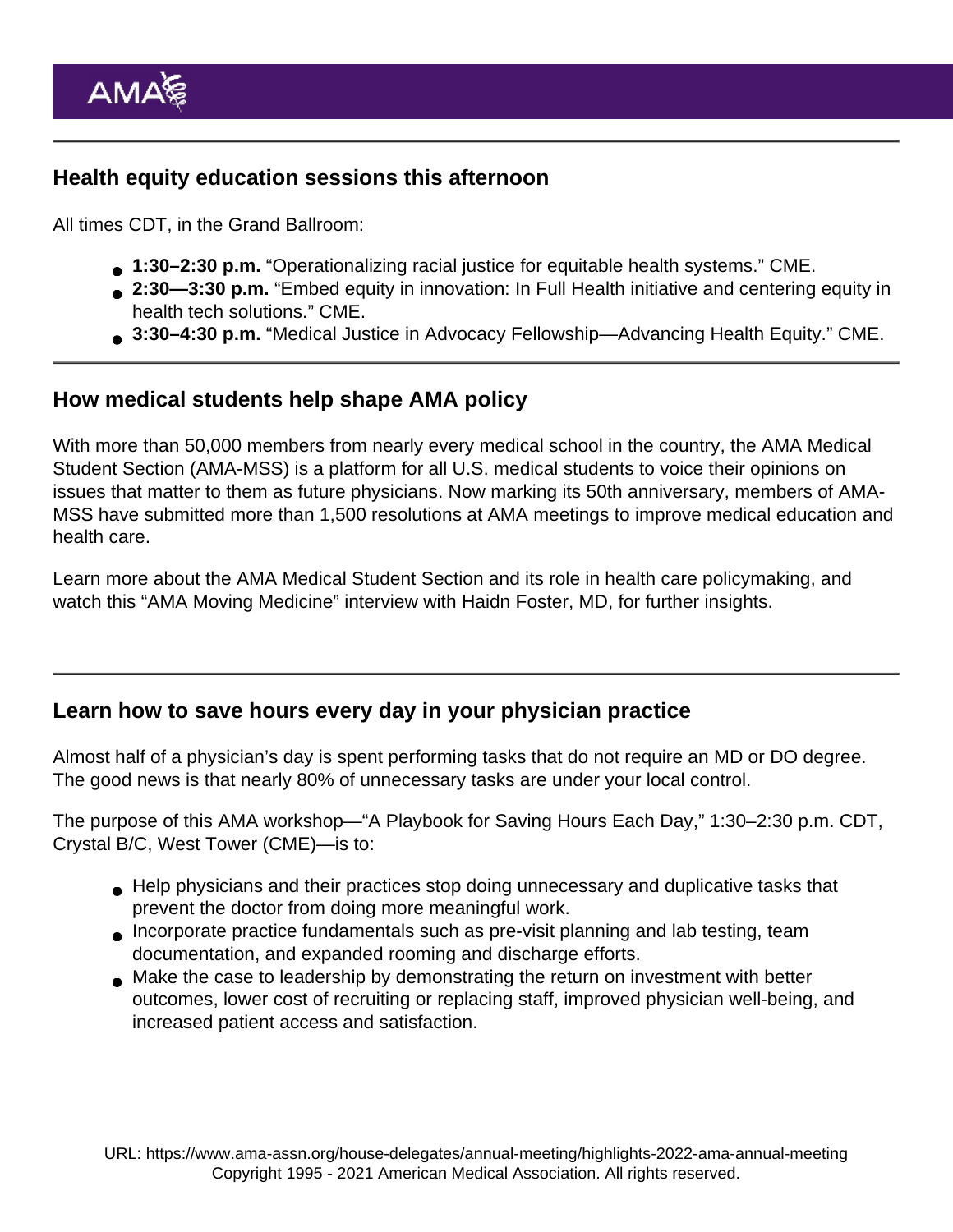The workshop builds on ["The AMA STEPS Forward](https://www.ama-assn.org/system/files/ama-steps-forward-saving-time-playbook.pdf)<sup>®</sup> Saving Time Playbook" (PDF), which helps physicians identify superfluous tasks, stop the overinterpretation of regulations and implement efficient workflows.

# Saturday, June 11

Reference committees start today

AMA delegates will offer testimony today and tomorrow on the hundreds of reports and resolutions up for consideration at the meeting. Delegates draw on their expertise, the best evidence in the medical and health policy literature, and the insights of their state medical associations and national medical specialty societies to weigh in on proposals that run the gamut of issues affecting patients and physicians.

These reference committees will meet from 1–5:30 p.m. CDT today:

- Reference Committee on Amendments to Constitution & Bylaws, which covers the AMA constitution, bylaws and medical ethics matters . Crystal Ballroom B–C.
- Reference Committee B, which covers legislation . Regency Ballroom A–B.
- Reference Committee C, which covers medical education . Regency Ballroom C–D.
- Reference Committee D, which covers public health . Riverside East.
- Reference Committee F, which covers AMA governance and finance . Grand Ballroom.
- Reference Committee G, which covers medical practice . Grand Hall I–J.

Watch this short video below, from 2019, and explore this [AMA Ed Hub™](https://edhub.ama-assn.org/) interactive course to learn [how AMA policy is made.](https://edhub.ama-assn.org/interactive/18059906)

It's time to rebuild. And the AMA is ready.

In his speech last night, AMA President Gerald E. Harmon, MD, detailed the [AMA Recovery Plan for](https://www.ama-assn.org/amaone/ama-recovery-plan-america-s-physicians) [America's Physicians](https://www.ama-assn.org/amaone/ama-recovery-plan-america-s-physicians), an ambitious road map to renewing our country's commitment to physicians—and ensuring their needs are met—so that patients can receive the high-quality care they deserve.

To learn more, watch this [video about the AMA Recovery Plan for America's Physicians,](https://youtu.be/yVM1XCaEMO4) which was shown at last night's opening session of the Annual Meeting.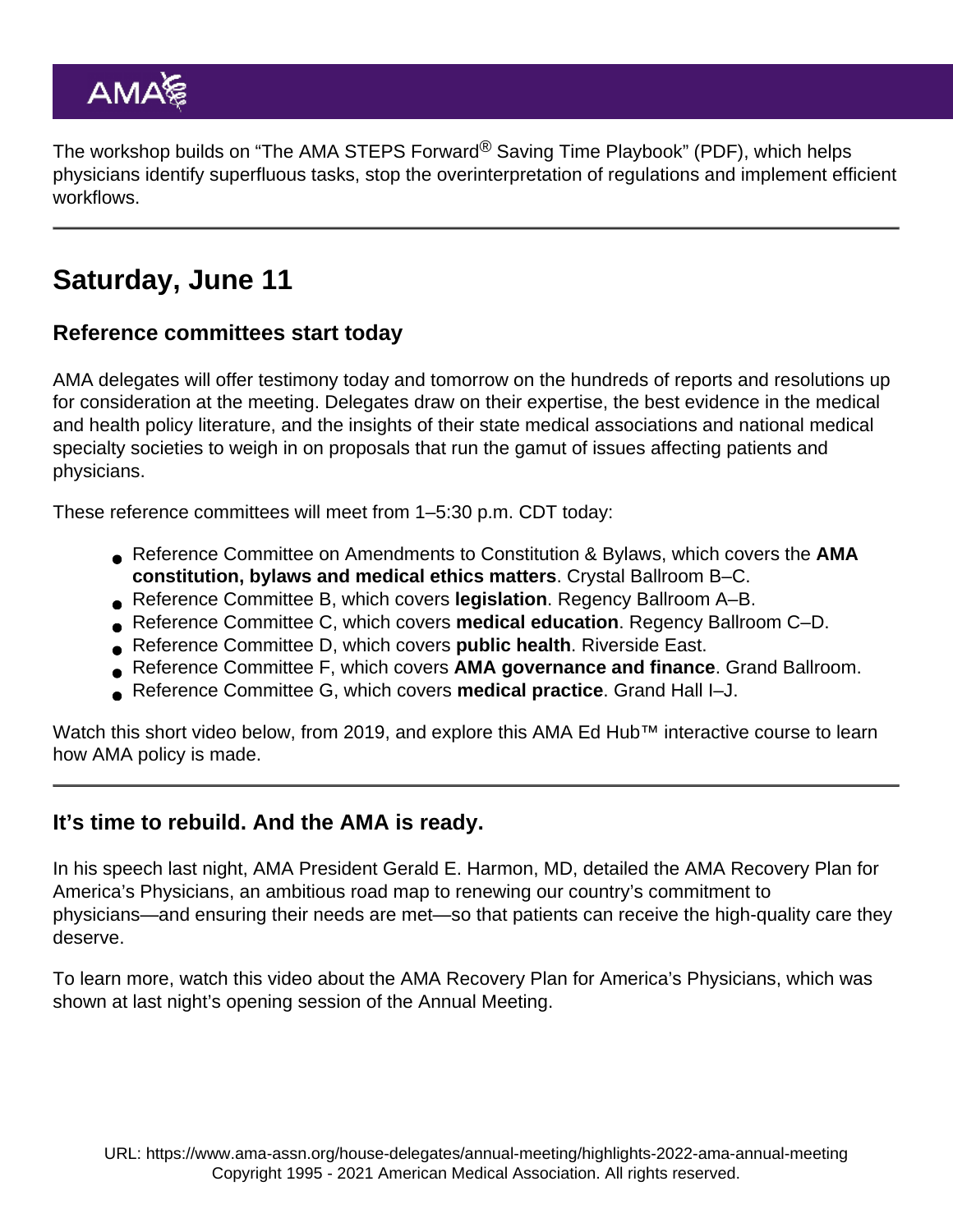Envisioned and built against the backdrop of COVID-19 challenges that stretched our health care system to the brink, including increased [physician burnout](https://www.ama-assn.org/practice-management/physician-health/doctors-hit-hardest-pandemic-higher-risk-burnout), unabated and onerous [prior-authorization](https://www.ama-assn.org/press-center/press-releases/health-insurance-industry-continues-falter-prior-authorization-reform) [requirements](https://www.ama-assn.org/press-center/press-releases/health-insurance-industry-continues-falter-prior-authorization-reform), and no permanent fix to ensure telehealth coverage for patients, the Recovery Plan for America's Physicians focuses on five key goals to rebuild health care so that it works better for physicians and all those they serve:

- [Supporting telehealth](https://www.ama-assn.org/practice-management/digital/ama-helps-physicians-put-telehealth-practice-and-get-paid-it) to maintain coverage and payment.
- [Reforming Medicare payment](https://www.ama-assn.org/practice-management/medicare-medicaid/current-medicare-payment-system-unsustainable-path) to promote thriving physician practices and innovation.
- [Stopping scope creep](https://www.ama-assn.org/practice-management/scope-practice/ama-successfully-fights-scope-practice-expansions-threaten) that threatens patient safety.
- [Fixing prior authorization](https://www.ama-assn.org/practice-management/sustainability/prior-authorization) to reduce the burden on practices and minimize care delays for patients.
- [Reducing physician burnout](https://www.ama-assn.org/practice-management/physician-health/equipping-physicians-manage-burnout-and-maintain-wellness) and address the stigma around mental health.

## As AMA marks 175th year, former president reflects on last 50

When Alan Nelson, MD, walked into his first House of Delegates meeting in 1972, the air was blue with tobacco smoke. "There was an ashtray at every seat," he recalled. That year also marked one of the [key dates in the AMA's 175-year history](https://www.ama-assn.org/about/ama-history/amas-175th-anniversary-key-dates-history), as that's when a landmark U.S. surgeon general's report was issued and the AMA would launch its all-out "war on smoking."

And by the time Dr. Nelson became the organization's president in 1989, the AMA had called for a ban on smoking aboard airplanes and many other measures to discourage the deadly addiction. The AMA has in recent years highlighted the [public health epidemic of e-cigarettes and vaping](https://www.ama-assn.org/delivering-care/public-health/e-cigarettes-and-vaping-public-health-epidemic) and supported the ban on [menthol flavoring in cigarettes](https://www.ama-assn.org/delivering-care/public-health/why-fda-s-move-ban-menthol-flavoring-long-overdue).

The AMA's war on smoking marks one of [the critical turning points in AMA history](https://www.ama-assn.org/about/ama-history/7-turning-points-when-ama-met-moment-medicine), said Dr. Nelson, a retired private practice internist-endocrinologist who turns 89 this month. He provides a valuable perspective given that his tenure as AMA president in 1989–1990 dates back further than that of any other AMA president who is still living.

As the [AMA celebrates its 175th anniversary this year,](https://www.ama-assn.org/about/ama-history/american-medical-associations-175th-anniversary) Dr. Nelson reflected on the many ways that American health care has changed, and how the AMA has risen to meet the moment in medicine.

Learn more in this [thought-provoking Q&A with Dr. Nelson.](https://www.ama-assn.org/about/leadership/qa-ama-marks-175th-year-former-president-reflects-last-50)

## Watch these education sessions on demand

Several of the [2022 AMA Annual Meeting's education sessions](https://www.ama-assn.org/house-delegates/annual-meeting/2022-annual-meeting-education-sessions) were recorded ahead of time and you can watch them at your convenience. Among them: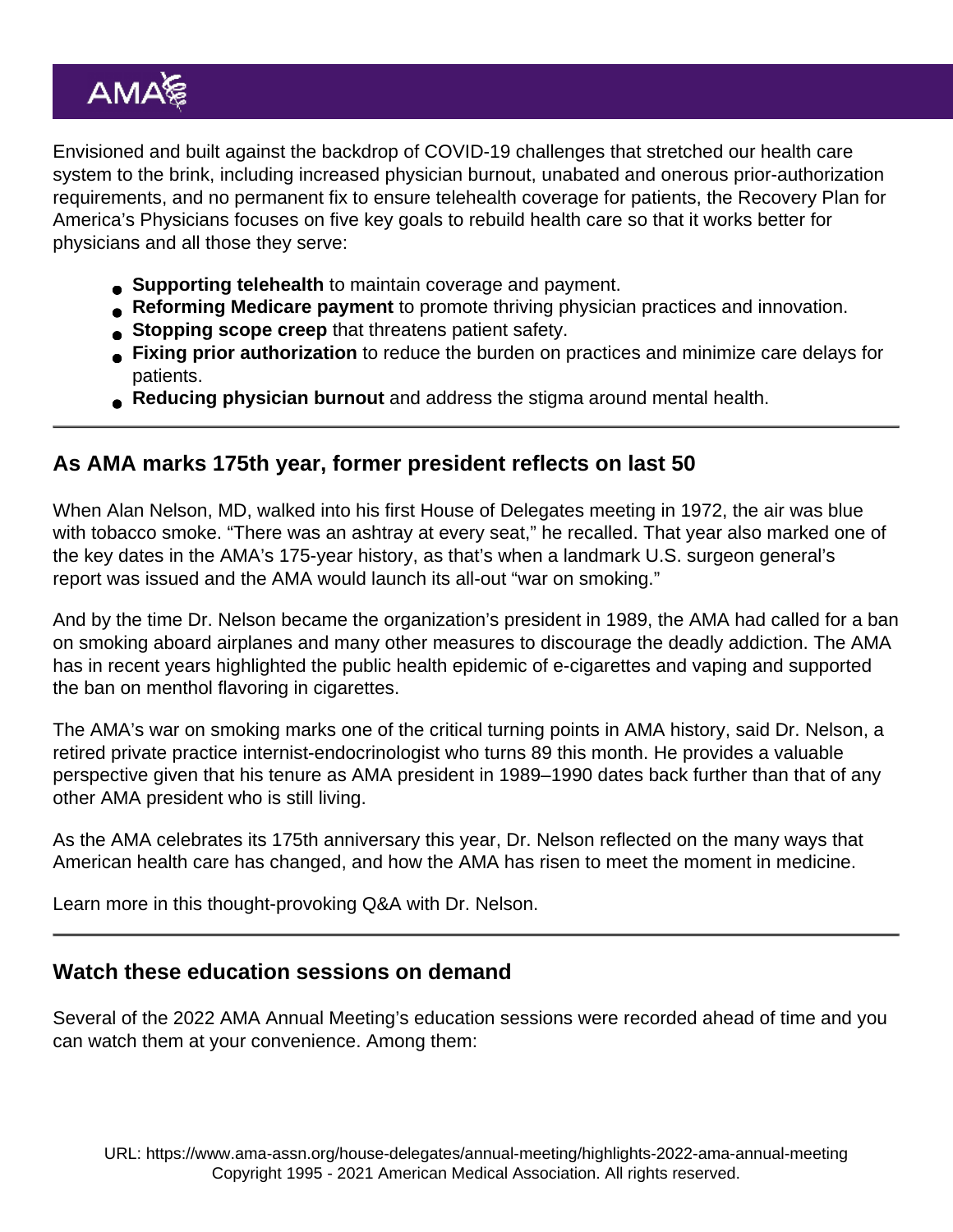- ["Bridging the Gap for Unhoused People: Medical Respite Care Programs.](https://www.youtube.com/watch?v=-5gmnrwUWYM)"
- ["Long-term Implications of Restricting Access to Abortion](https://www.youtube.com/watch?v=nkm-u9wb0U8)."
- ["Overcoming Stigma: Incorporating Addiction Medicine into UME.](https://www.youtube.com/watch?v=1u_vqRBhFFw)"
- ["Promoting Financial Literacy in Minority First-generation Medical Students](https://www.youtube.com/watch?v=cJky2fxWIeE)."
- ["Social Media in Medicine: Effective Strategies for Networking](https://www.youtube.com/watch?v=cKHu3zpdfug)."

# Friday, June 10

Dr. Madara: AMA is pursuing work worthy of its 175-year legacy

Medicine and society have changed during the 175 years of the AMA's existence, but the Association's role as the vanguard of creating a healthier nation has remained constant, according to [AMA Executive Vice President and CEO James L. Madara, MD](https://www.ama-assn.org/news-leadership-viewpoints/authors-news-leadership-viewpoints/james-l-madara-md).

"Those advancements have greatly changed how we diagnose, treat and care for our patients," he added. "But it's that last element—caring—that maybe has changed the least. For health care remains intimate and personal. The need for a physician's caring relationship with her patients is timeless."

[Learn more from Dr. Madara](https://www.ama-assn.org/house-delegates/annual-meeting/dr-madara-ama-pursuing-work-worthy-its-175-year-legacy) about how the AMA lived up to its mission during COVID-19 and has plans to do so for decades to come.

## Dr. Harmon: U.S. must renew commitment to physicians

Since the last time the [AMA House of Delegates](https://www.ama-assn.org/house-delegates) gathered in person in 2019, there have been stimulus checks, the Coronavirus Aid, Relief, and Economic Security (CARES) Act and the American Rescue Plan Act of 2021, along with several other COVID-19 related relief efforts sent from Washington.

Now the AMA has developed its own plan to help physicians and their practices recover from the hardships of the pandemic.

"It's physicians who are rising to this moment—day after day," AMA President [Gerald E. Harmon, MD](https://www.ama-assn.org/about/board-trustees/gerald-e-harmon-md) , said in his address at the opening session of the Annual Meeting.

"It's physicians our nation turns to—for answers, for treatment, for help," said Dr. Harmon, a family physician in South Carolina. "You've taken care of our nation—at great personal sacrifice—and it's time our nation renews its commitment to you."

Read from Dr. Harmon [about the AMA Recovery Plan for America's Physicians](https://www.ama-assn.org/house-delegates/annual-meeting/dr-harmon-us-must-renew-its-commitment-physicians).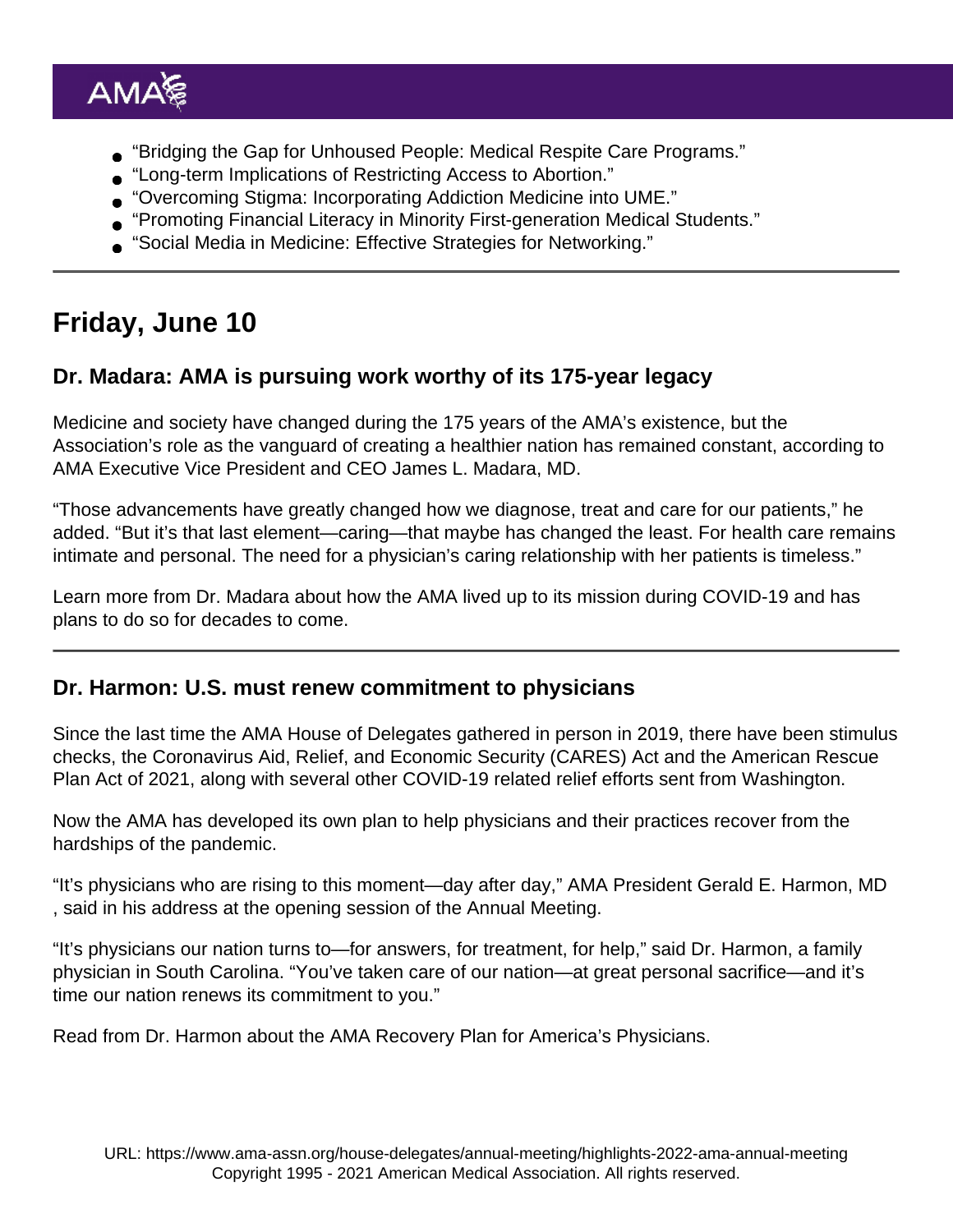# Quick links for the meeting

These essentials will help you get the most out of the meeting.

- Access the [reports and resolutions](https://www.ama-assn.org/house-delegates/annual-meeting/business-june-2022-meeting-ama-house-delegates) delegates will consider, as well as reference committee reports and final actions as they become available.
- Search the [AMA Pictorial Directory](https://pictorialdirectory.ama-assn.org/) to find your peers and stay connected before, during and after Annual and Interim Meetings (AMA members only).
- Find instructions on [downloading and accessing the meeting app](https://www.ama-assn.org/house-delegates/annual-meeting/ama-meetings-app-faqs).

#### Follow the meeting on social media

Highlights of the meeting's key moments and House of Delegates policy actions will be posted daily at the [AMA website](https://www.ama-assn.org/house-delegates/special-meeting), the [2022 AMA Annual Meeting website](https://www.ama-assn.org/house-delegates/annual-meeting), and the [AMA's Facebook page](https://www.facebook.com/AmericanMedicalAssociation/), [Instagram](https://www.instagram.com/AmerMedicalAssn/) and [Twitter account](http://twitter.com/amermedicalassn) using [#AMAmtg.](https://twitter.com/search?q=#amamtg&src=typd&f=live)

Addresses from leadership and more will be featured on the [AMA's YouTube channel.](https://youtube.com/AmericanMedicalAssoc) After the meeting, be sure to follow the AMA on [LinkedIn](https://www.linkedin.com/company/american-medical-association/) for additional updates as well.

#### 8 issues to watch at 2022 AMA Annual Meeting

Hundreds of physicians and medical students have gathered at the Hyatt Regency Chicago for the 2022 AMA Annual Meeting to consider proposals across a wide range of clinical practice, payment, medical education and public health topics. The meeting opens today and runs through Wednesday, June 15.

Among the notable issues that will be addressed are these eight:

- Addressing public health disinformation by health professionals.
- Regulating ghost guns.
- Declaring climate change a public health crisis.
- Banning cannabidiol ads in places that children frequent.
- Preventing loss of insurance coverage after the COVID -19 public health emergency ends.
- Urging the Food and Drug Administration to swiftly review and approve over-the-counter status for oral contraceptives.
- Decreasing bias in evaluations of medical student performance.